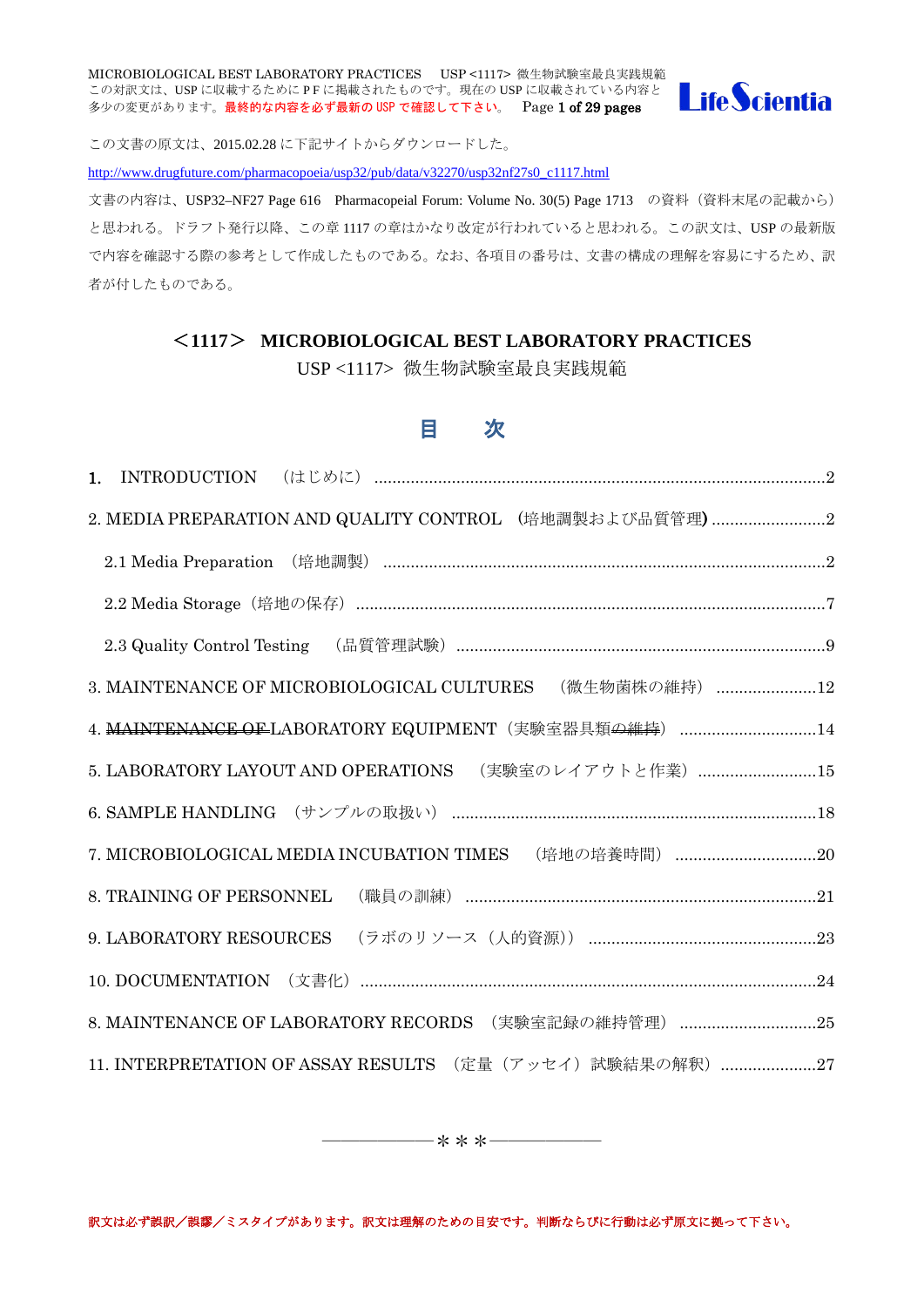

# (訳者注: ドラフトでの考え方が変化したかを確認するため、USP 第 38 版との照合を行ってある。 青字・下線の部分は追加部分を、抹消線は削除部分を示す)

# <span id="page-1-0"></span>**1.** INTRODUCTION (はじめに)

Good laboratory practices in a microbiology laboratory consist of activities that depend on several principles: aseptic technique, control of media, control of test strains, operation and control of equipment, diligent recording and evaluation of data, and training of the laboratory staff. Because of the inherent risk of known variability in microbiology data, reliability and reproducibility are dependent on the use of accepted methods and adherence to good laboratory practices.

微生物実験室の最良実験室規範は、次のような幾つかの原則に基づいて構成されている。: 無菌操作法技術、培地の管理、試験菌株の管理、装置の運転と管理、入念な記録とデータの評価、およ び試験室職員の訓練である。微生物学的データの<del>既知の</del>変動の固有なリスクのために、その信頼性と再 現性は、広く受け入れられている方法を使用し、そして優良な実験室規範を順守するかにより左右され る。(訳者注:リスク論的な考え方を追加したと思われる)

# <span id="page-1-1"></span>2. MEDIA PREPARATION AND QUALITY CONTROL (培地調製および品質管理**)**

# <span id="page-1-2"></span>**2.1 Media Preparation** (培地調製)

Culture media are the basis for most microbiological tests. Safeguarding the quality of this media is therefore critical to the success of the microbiology laboratory. Media preparation, proper storage, and quality control testing can assure a consistent supply of high quality media.

培地は、殆どの微生物試験の基礎となるものである。従って、培地の品質を守ることは、微生物試験室 の運営を成功させる上で非常に重要である。培地調製、適切な保管および品質管理検査は、高い品質を 持つ培地の一貫した供給を保証するものである。

It is important to choose the correct media or components in making media based on the use of accepted sources or references for formulas. The manufacturer's formula and instructions for preparation routinely accompany dehydrated media and ready-made media. Because different media types may have different preparation requirements (e.g., heating, additives, and pH adjustment), it is important to follow these instructions to ensure preparation of acceptable media quality. A certificate of analysis describing expiry dating and recommended storage conditions accompanies ready-made media, as well as the quality control organisms used in growth-promotion and selectivity testing of that media.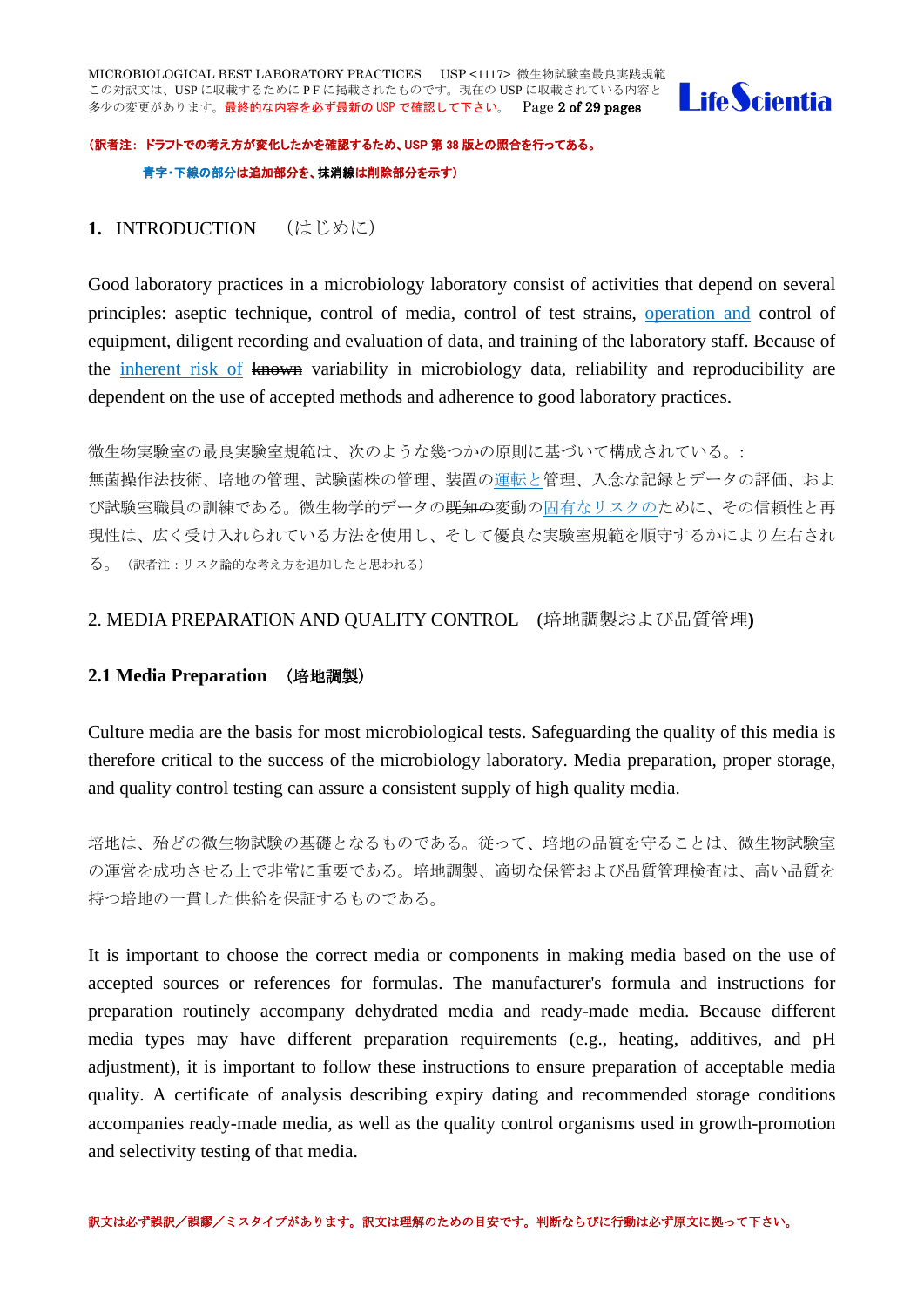#### MICROBIOLOGICAL BEST LABORATORY PRACTICES USP <1117> 微生物試験室最良実践規範 この対訳文は、USP に収載するために PF に掲載されたものです。現在の USP に収載されている内容と 多少の変更があります。最終的な内容を必ず最新の USP で確認して下さい。 Page 3 of 29 pages



培地の調製する場合に、処方に関して広く認められている情報源または参考資料に基づいて、適正な培 地の種類または培地の成分を選択することは、非常に重要である。粉末培地 (dehydrated media;訳注 この用語 の定訳はない)および生 ( ヤ) 培地 (ready-made media : 訳注 この用語の定訳はない)には、通常、製造業者の処方お よび調製指示書が添付されている。種類の異なる培地は、調製の要件(例えば、加熱、添加物、pH 調整 など) が異なる場合があるため、適正な品質を持つ培地の調製を確実にするためには、それらの指示書 に従うことが重要である。生培地には分析証明書(COA;certificate of analysis;訳注"試験成績書"の用語の方が適切か?) が添付されており、そこには培地性能試験および当該培地の選択性に使用した品質管理用試験菌と共に、 有効期限および保存条件が記載されている。

Water is the universal diluent for microbiological media. Purified Water is most often used for media preparation, but in certain cases the use of deionized or distilled water may be appropriate. Water of lesser quality should not be used for microbiological media preparation. The volume of the water used should be recorded.

水は、微生物用培地の普遍的な希釈剤(universal diluent)である。精製水が培地調製に最もよく用いられるが、 脱イオン水(deionized water)または蒸留水(distilled water)の使用が適切な場合もある。この品質より劣る水は、微 生物学的な培地の調製に使用すべきではない。使用した水の容量(volume)を記録すること。

(訳者注:かなり以前は、例えば耐熱性菌用培地は微量の金属の供給源として、精製水ではなく水道水を使用するとの推奨をしていた 記述もあった。やはり、リスク論の観点から、これらの"影響が不明確な要因"を避けるようになったのであろう。)

Consistent preparation of media requires accurate weighing of dehydrated media or media constituents. A calibrated balance with the appropriate weight range for the ingredients should be used (See *Weighing on an Analytical Balance* 1251). Clean weighing containers and tools (such as spatulas) should be used to prevent foreign substances that may alter the composition of the finished media from entering the formulation. The weight of the components should be recorded.

再現性を以って培地調製を行なうには、粉末培地または培地成分の正確な秤量が必要である。培地成分 は、適切な秤量範囲を備えた校正済みの天秤を用いること。清浄な秤量容器および器具(スパーテルなど) を使用すること (See *Weighing on an Analytical Balance* 1251)。これは、その処方成分からの<del>つくられる最</del> 終的な培地の組成に影響を与えるかも知れない異物の侵入を防ぐためである。培地成分の重量は、記録 すること。

Dehydrated media should be thoroughly dissolved in water prior to dispensing and sterilization. If heating is necessary to help dissolve media, care should be taken not to overheat media as all culture media, to a greater or lesser extent, are heat-sensitive. Equipment used in the preparation of media should be appropriate to allow for controlled heating, constant agitation, and mixing of the media. Darkening of media (Maillard-type reaction or nonenzymatic browning) is a general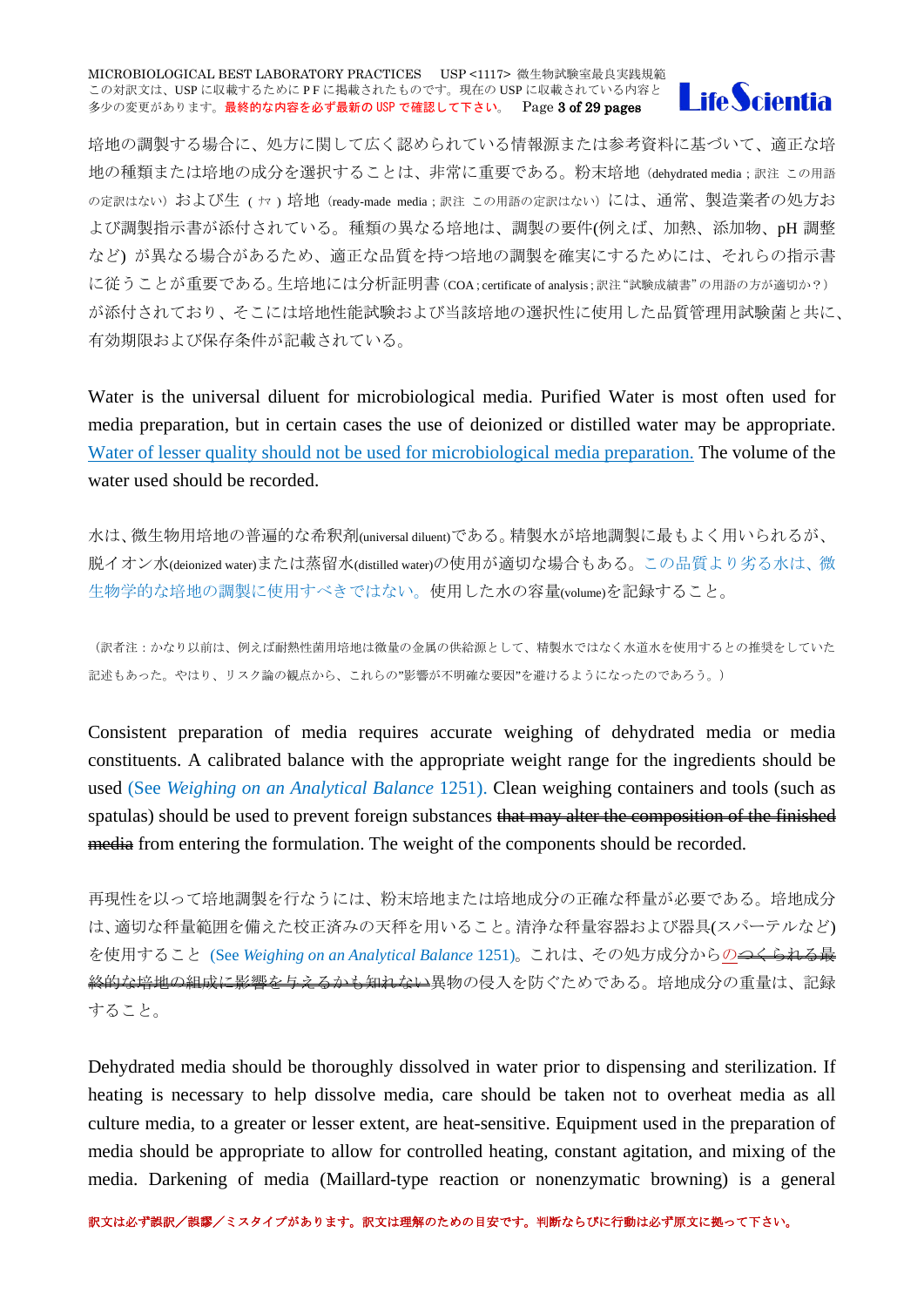

indication of overheating. When adding required supplements to media, adequate mixing of the medium after adding the supplement should be performed.

粉末培地は、小分けや滅菌する前に完全に水に溶解させること。培地の溶解するために加熱が必要な場 合は、あらゆる培地は、多少なりとも易熱性(熱感受性)であるため、培地を熱し過ぎないように注意 すること。培地の調製に使用する装置は、培地の加熱、一定の攪拌、および混合を制御することに適切 なものであること。培地の暗色化(Maillard 型反応または非酵素的褐色化)は、過熱の一般的な指標で ある。必要な補助成分を添加する場合は、添加後、培地を充分に混ぜること。

Preparation of media in poorly cleaned glassware can allow inhibitory substances to enter the media. Inhibitory substances can come from detergent residue after cleaning glassware or from prior materials used in the glassware. Be sure that the cleaning process removes debris and foreign matter, and that the detergent is thoroughly rinsed out with Purified Water. See *[Cleaning Glass](http://www.drugfuture.com/pharmacopoeia/usp32/pub/data/v32270/usp32nf27s0_c1051.html#usp32nf27s0_c1051)  [Apparatus](http://www.drugfuture.com/pharmacopoeia/usp32/pub/data/v32270/usp32nf27s0_c1051.html#usp32nf27s0_c1051)*  $\langle 1051 \rangle$  for additional guidance.

洗浄が充分でないガラス器具を使用して培地を調製すると、抑制物質が培地に侵入することになる。抑 制物資はガラス器具洗浄後の残留合成洗剤から、あるいはそのガラス器具の、そのガラス器具を洗う前 に使用した物質が(訳注;洗浄不十分で)培地に侵入することがある。洗浄工程では、確実に、残留物および 異物を除去し、「精製水」を用いて合成洗剤を洗い落とすこと。より詳細なガイダンスについては、(訳 注:USP <sup>の</sup>)「*Cleaning Glass Apparatus (*ガラス器具の洗浄*)* <1051> 」を参照のこと。

Sterilization of media should be performed within the parameters provided by the manufacturer or validated by the user. Commercially prepared media should provide documentation of the sterilization method that was used. Hevelly the manufacturer should provide the sterility assurance level (SAL) of the media against a recognized biological indicator.—Autoclaving by moist heat is the preferred sterilization technique, except in instances when boiling is required in order to avoid deterioration of heat-labile components of the media. Sterilization by filtration may also be appropriate for some formulations.

培地の滅菌は、製造業者から提供されたパラメーターまたはユーザーによって検証されたパラメーター の範囲内で実施すること。市販の生培地 (commercially prepared media) には、使用した滅菌方法(訳注:温度 と時間条件も含む)の記録を記載すべきである。<del>理想的には、製造業者は、一般的に使われて微生物学</del> 的指標体について、その培地の無菌性保証レベル (sterility assurance level; SAL) を示すべきである。熱 に対して不安定な培地の成分の劣化を避けるため煮沸が必要な場合を除き、湿熱によるオートクレイブ が望ましい滅菌法である。処方によっては、ろ過による滅菌が適切な場合もある。

(訳者注:培地の無菌性保証の SAL に係る文章が削除されたことは、非常に興味がもたれる。この抹消理由は2つのことが推測される。 ひとつは「無菌」という曖昧な概念を避けるために抹消したというものであり、もう一つは、培地に BI(微生物学的滅菌指標体)を添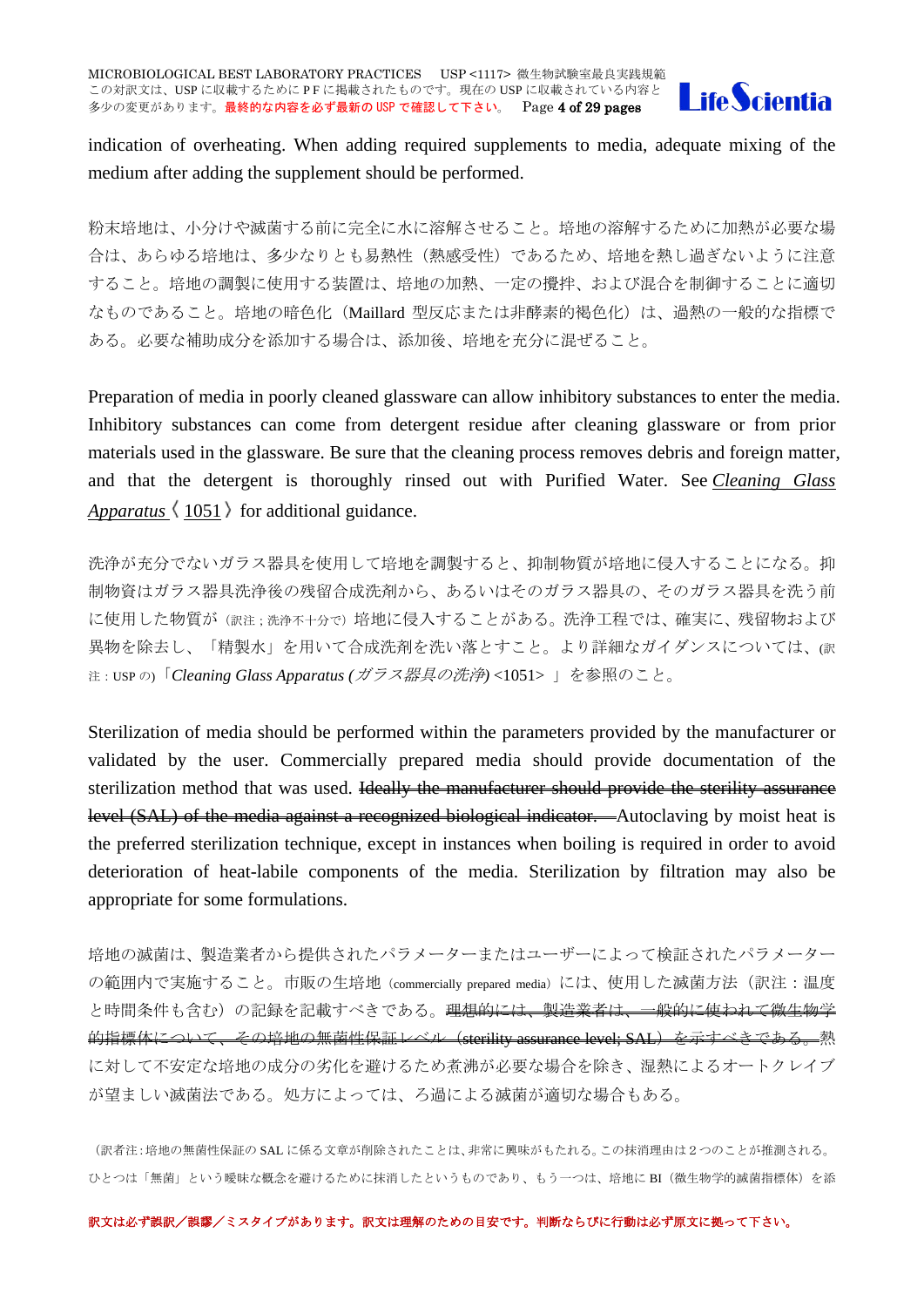#### MICROBIOLOGICAL BEST LABORATORY PRACTICES USP <1117> 微生物試験室最良実践規範 この対訳文は、USP に収載するために PF に掲載されたものです。現在の USP に収載されている内容と 多少の変更があります。最終的な内容を必ず最新の USP で確認して下さい。 Page 5 of 29 pages



加すると、一般的には BI の抵抗性が著しく増大するため、この文章を削除したとも考えられる。例えば、一般的な BI である *G.*  stearothermophilus の D<sub>121</sub>値は、懸濁媒体が水である場合は 1~2 min.が一般的であるが、SCD 培地に懸濁すると、この D<sub>121</sub>値は 6~15 min. お大きく増加する。このような耐熱性が増大する理由は不明である。何れに理由によって削除されたかは不明である。)

The effects of the sterilization method and conditions on the media should be validated by sterility and growth-promotion testing of the media. In addition, if sterilized by moist heat, the autoclave cycle should be validated to ensure proper heat distribution for selected loads and volumes. Typically, manufacturers recommend using an autoclave cycle of  $121^\circ$  for 15 minutes using a validated autoclave. These conditions apply to time at temperature of the media. As container size and the load configuration of the autoclave will influence the rate of heating, longer cycles may be required for larger loads. However, the sterilization time will be dependent on the media volume and autoclave load. Sterilization cycles in which the autoclave is slow to come up to temperature may result in overheating of the media. Therefore, care must be taken to validate a sterilization cycle to deliver the minimum SAL required, balancing the need for a sterile media against the tendency of the media to degrade under excessive heating. Storage of the media in the autoclave after the liquid cycle is completed is not recommended after cooling, as it may damage the media. Improper heating or sterilizing conditions—for commercially prepared or internally prepared media—may result in a difference in color change, loss of clarity, altered gel strength, or pH drift from the manufacturer's recommended range, as well as reduced growth-promotion activity and/or selectivity.

培地に関しての滅菌方法とその条件の影響を、培地の無菌性および培地性能試験(growth-promotion testing of the media)によって検証すべきである。更に、湿熱で滅菌するのであれば、選択した載荷物の 数および容積に対して適切な熱分布を確実とするように、オートクレーブ・サイクルをバリデートする べきである。一般的に製造業者は、バリデートしたオートクレイブを使用して、121°C で 15 分間加熱 するサイクルを推奨している。これらの操作条件は、(訳注:滅菌機の缶体内の雰囲気温度ではなく)培地の温度 に対する時間である。加熱速度は、オートクレイブ中の容器のサイズと載荷物の形態よって影響される ため、載荷物が大きい場合は、より長いサイクルが必要である。しかしながら滅菌時間は、(訳注:それ よりもむしろ)培地の容器に入れる量およびオートクレイブをかける載荷物の形態に左右されるであろう。 温度の上昇が緩徐な滅菌サイクルは、培地の過熱を招く場合もある。それゆえ「過剰な加熱による培地 の劣化傾向」と「培地の無菌性に対する必要性」のバランスを考慮し、<del>必要最小限の SAL を与える</del>滅菌 サイクルを慎重にバリデートしなければならない。liquid cycle(訳者注:この単語の意味不詳。液体培地の滅菌サイ クルの意味か?)の完了後に培地をオートクレイブ内に保管することは、冷却後にあっては推奨できない。 というのは、培地にダメッジを与えるからである(\*)。(市販の調製済み培地または自社内で調製し た培地に関して)不適切な加熱または滅菌の条件は、成長促進作用および/または選択性の減少と共に、 製造業者が推奨する範囲からの、色調の変化、透明度の減少、ゲル強度の変化、あるいは pH のズレを 生じる場合がある。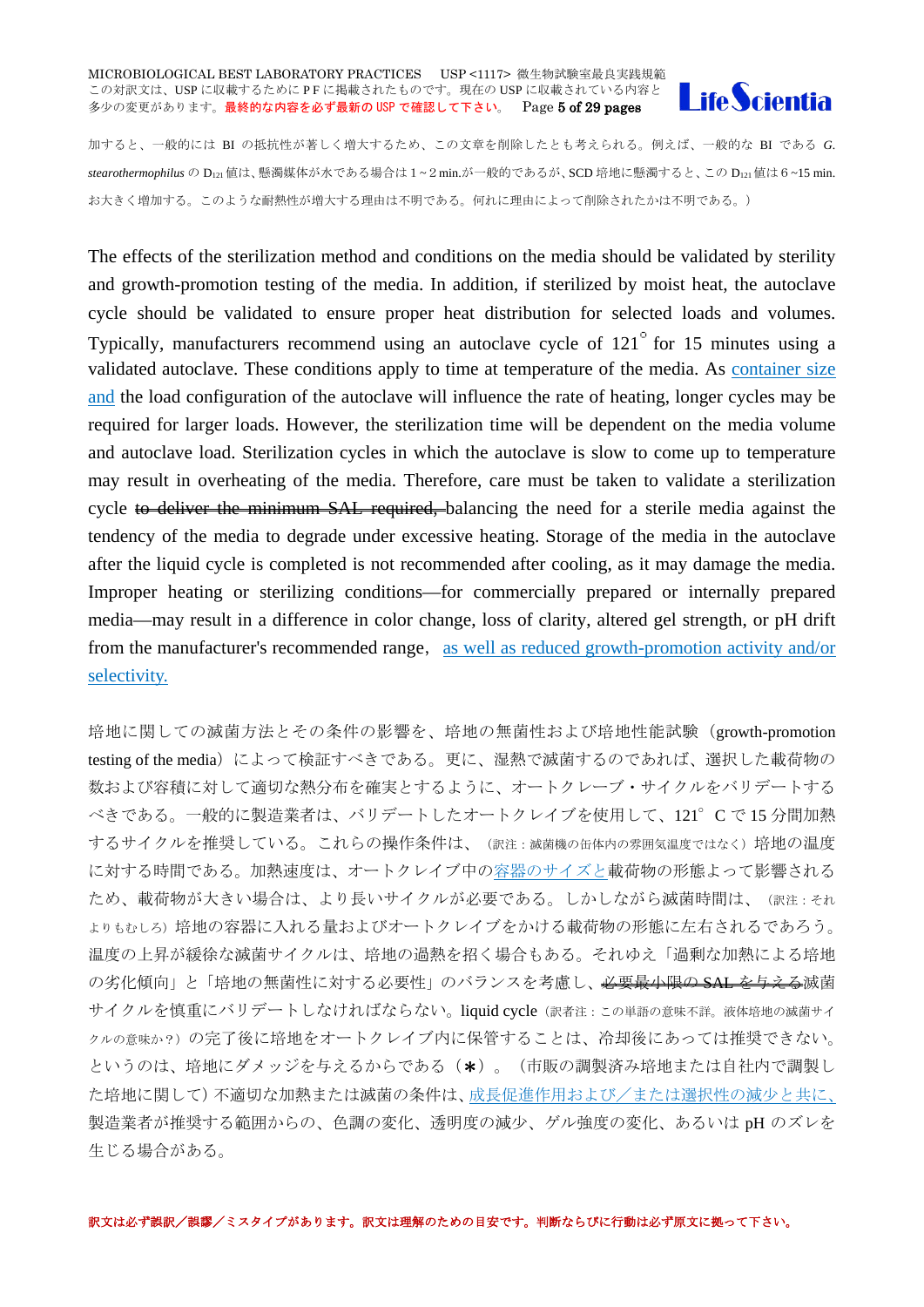

\* 訳者注:この文章は難解なのですが、意味としては次のように考えています。;滅菌後に培地そのまま保管する 場合、熱い缶体を冷却すると内部が陰圧となる。これは滅菌機の缶体の内部を陰圧にする恐れがある。たとえ、 ベントフィルターで大気圧までブレークしても、培地が汚染するリスクは避けられない。

The pH of each batch of medium should be confirmed after it has cooled to room temperature  $(25^\circ)$ (20–25) by aseptically withdrawing a sample for testing. Refrigerated purchased media should be allowed to warm up to ambient room temperature if it is to be checked for pH confirmation. A flat pH probe is recommended for agar surfaces, and an immersion probe is recommended for liquids. See pH <791> for guidance with pH measurement and instrument calibration. The pH of media should be in a range of  $\pm$  0.2 of the value indicated by the manufacturer, unless a wider range is acceptable by the validated method.

培地の各バッチの pH は、試験サンプルを無菌的に抜き取り、室温 (25℃) (20-25℃)まで冷却した後に、 確認すべきである。冷蔵状態で購入された培地(訳注:冷蔵保管の生培地)は、もし pH 確認をするのであれ ば、その測定を行う環境温度まで温めて行うこと。寒天培地表面に対しては、先端が平らな pH 電極(flat pH probe)を推奨し、液体に対しては浸漬型の pH 電極(immersion pH probe)を推奨する。pH 測定と機器の 校正のガイダンスとして、pH <791>を参照のこと。培地の pH は、製造業者によって示されている値の ±0.2 の範囲内とすべきである。ただし、バリデートされた方法により、もっと広い範囲が許容される 場合を除く。

# Prepared media should be checked by appropriate inspection of plates and tubes for the following:

調製した培地は、平板ならびに試験管について、次ぎのことを適当な検査によりチェックすべきである。

- Cracked containers or lids (容器あるいは蓋のクラック)
- Unequal filling of containers (容器間の充填量の不均一)
- Dehydration resulting in cracks or dimpled surfaces on solid medium (固形培地で、クラックや窪みを生じるような乾燥)
- Excessive darkening or color change (過剰な黒色化あるいは着色)
- Crystal formation from possible freezing (凍結した場合の結晶の形成)
- Excessive number of bubbles (過剰な数の泡)
- Microbial contamination (微生物による汚染)
- Status of redox indicators (if appropriate) (酸化還元電位指示薬の状態 (該当する場合))
- Lot number and expiry date checked and recorded (ロット番号と有効期限のチェックと記録)
- Sterility of the media (培地の無菌性)
- Cleanliness of plates (lid should not stick to dish) (寒天培地平板の清浄性(蓋は皿に(裏返しにして)積み重ねないこと \*))
	- \*:この訳文は検討の余地あり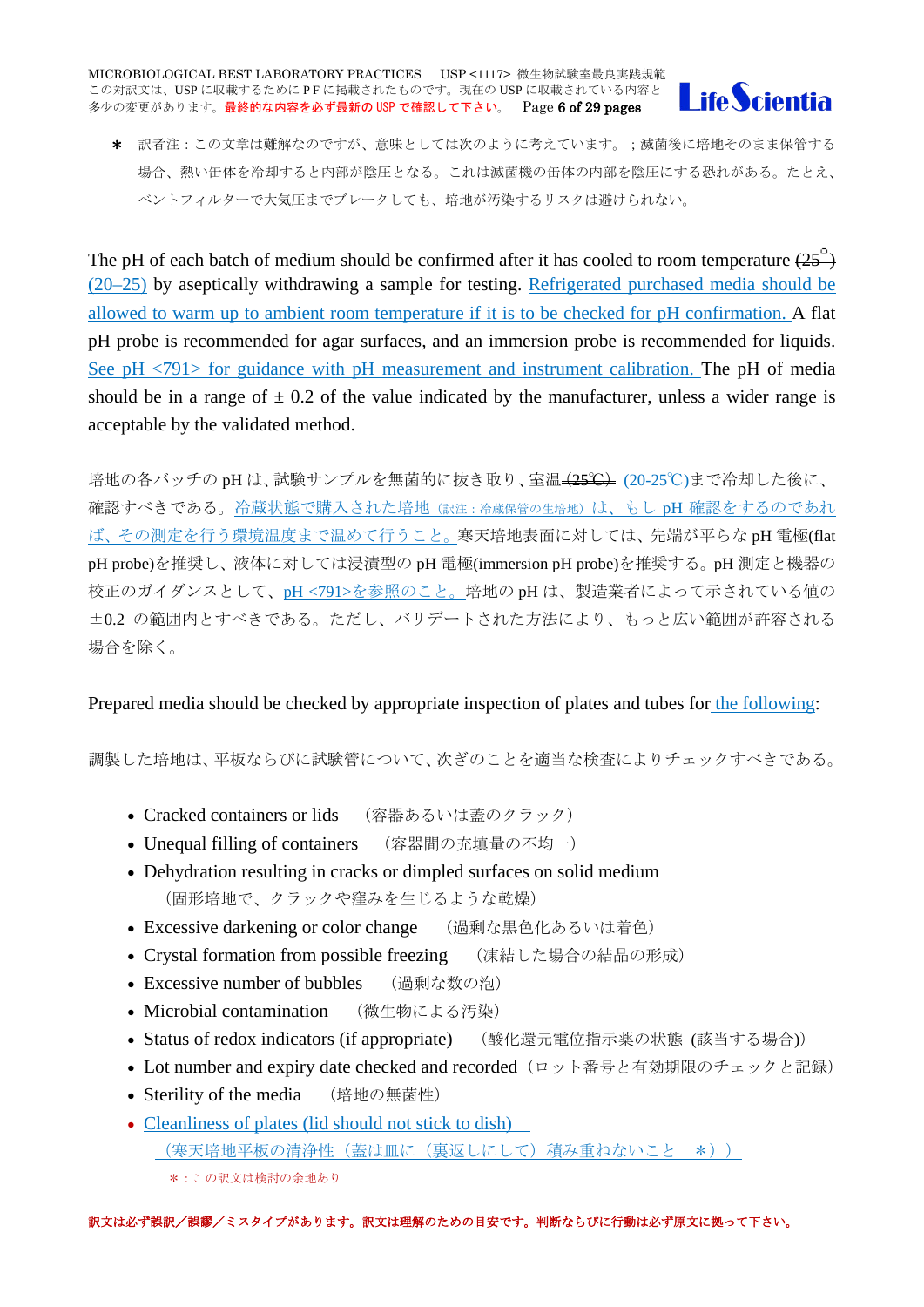

#### <span id="page-6-0"></span>**2.2 Media Storage**(培地の保存)

It is prudent to consider how the manufacturer or supplier transports and stores media prior to distribution to the end user. Manufacturers of media should use transport and storage conditions that minimize the loss of moisture, control the temperature, prevent microbial contamination, and provide mechanical protection to the prepared media.

製造業者およびサプライヤーは、エンドユーザーへの配送前に、培地をどの様に輸送し、かつ保管する かを慎重に考えること。培地の製造業者は、次ぎの様な輸送および保管条件を適用すべきである。

- ・水分の損失が最少となる条件とする(minimizing the loss of moisture)
- ・温度を管理する(control the temperature)
- ・微生物汚染を防止する(prevent microbial contamination,)
- ・調製した培地への機械的な力に対する保護を与える

(provide mechanical protection to the prepared media)

Media should be labeled properly with batch or lot numbers, preparation and expiration dates, and media identification. Media should be stored according to the manufacturer's instructions. Media prepared in-house should be stored under validated conditions. Do not store agar at or below  $0^{\circ}$ , as freezing could damage the gel structure. Protect stored media from exposure to light and excessive temperature. Before prolonged storage, agar plates should be placed into a sealed package or container to retard moisture loss.

培地は以下の事項について、適正にラベル表示をすること。

- ・バッチ/ロット番号(batch or lot numbers)
- ・調製日および有効期限日(preparation and expiration dates)
- ・培地の識別 (media identification) (訳注:培地名称などが該当すると思われる)

培地は製造業者の指示に従って保存すること。自家調製した培地は、バリデートした条件の下で保存す ること。凍結はゲル構造にダメッジを与えるので、寒天培地は0℃以下に保存しないこと。培地は、遮 光し、過剰な温度を受けない条件で保存すること。長期間保存する場合は、それに先立って、水分の蒸 発を遅らせるために、密封した包装または容器中に寒天培地を入れるべきである(\*)。

\*訳注:実際に保存した経験からいうと、水分がその密封包装内に溜まり、かなり湿気を持つ。汚染を防ぐため、こ れらの密封した包装または容器の表面は無菌に近いことが望まれる。

Remelting of an original container of solid media should be performed only once to avoid media whose quality is compromised by overheating or potential contamination. It is recommended that remelting be performed in a heated water bath or by using free-flowing steam. The use of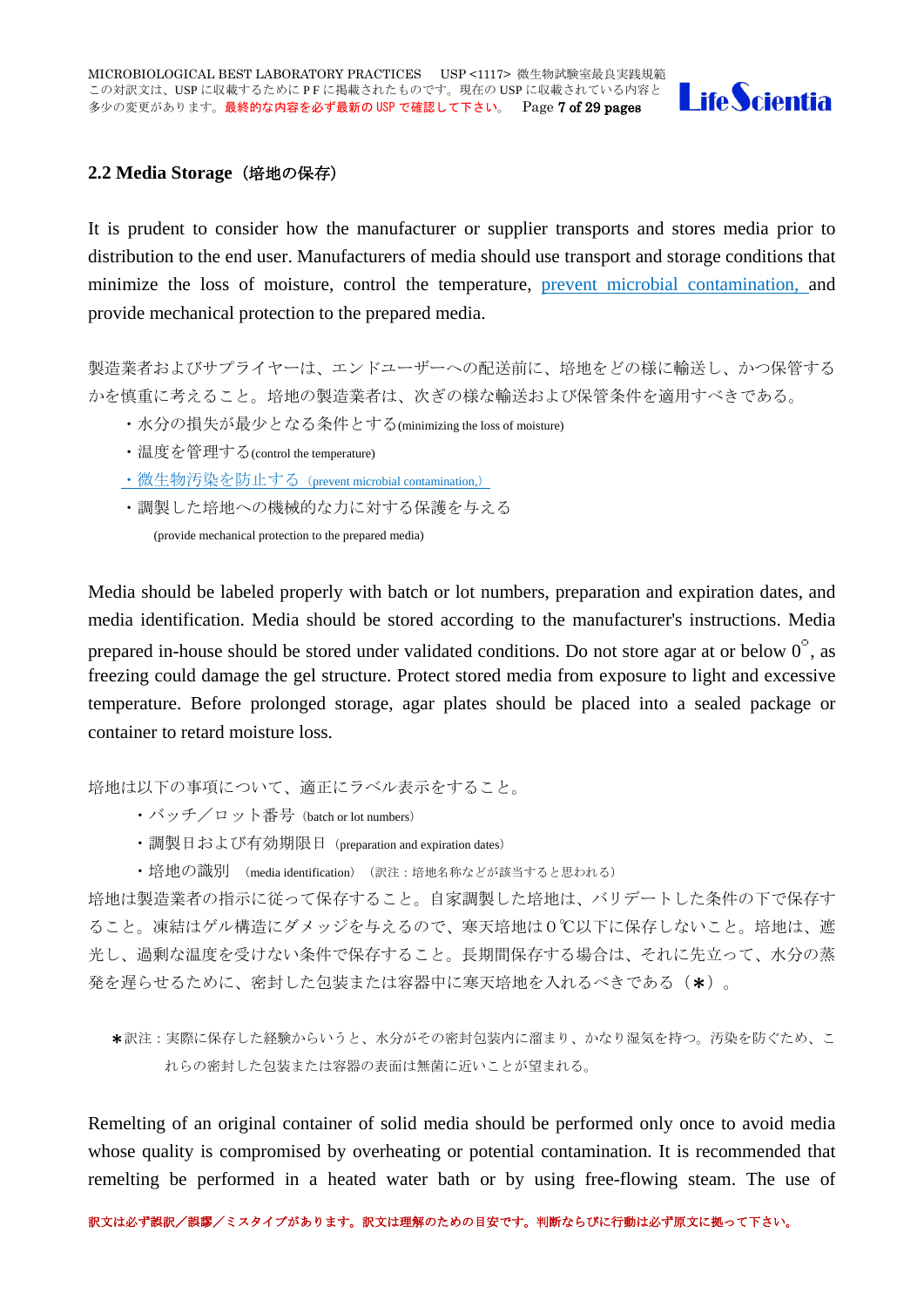

microwave ovens and heating plates is common, but care should be taken to avoid damaging media by overheating and to avoid the potential injury to laboratory personnel from glass breakage and burns. The molten agar medium should be held in a monitored water bath at a temperature of 45 to 50 for not more than 8 hours. Caution should be taken when pouring the media from a container immersed in a water bath to prevent water from the bath commingling with the poured sterile media. Wiping the exterior of the container dry prior to pouring may be advisable.

元からの容器(original container)に入っている固形培地の再溶解は、過熱や微生物汚染により培地の品質が 危うくなることを避けるために、1回のみとすること。再溶解は、加熱した水浴または流通蒸気(free-flowing steam)で行なうことを推奨する。培地を溶解するために電子レンジや加熱プレートを使用することは広 く行われているが、過熱による培地の損傷を避けると共に、実験室器具の破損や火傷により、実験室職 員がケガをしないように気を付けること。溶解した培地は、45~50℃の温度モニターの出来る水浴で保 持すべきであるが、保持時間は8時間以内とすること。水浴中に浸漬した容器から培地を注加する時、 注加した無菌の培地に(訳注:容器の外側に付着している)水浴からの水を入れないように注意すること。容器 の外側を拭い、培地を注加する前に乾燥させておくことが賢明である

Disposal of used cultured media (as well as expired media) should follow local biological hazard safety procedures.

期限切れの培地も同様であるが、使用した培地の廃棄は、各地域のバイオハザードに対する安全手順(local biological hazard safety procedures)に従うこと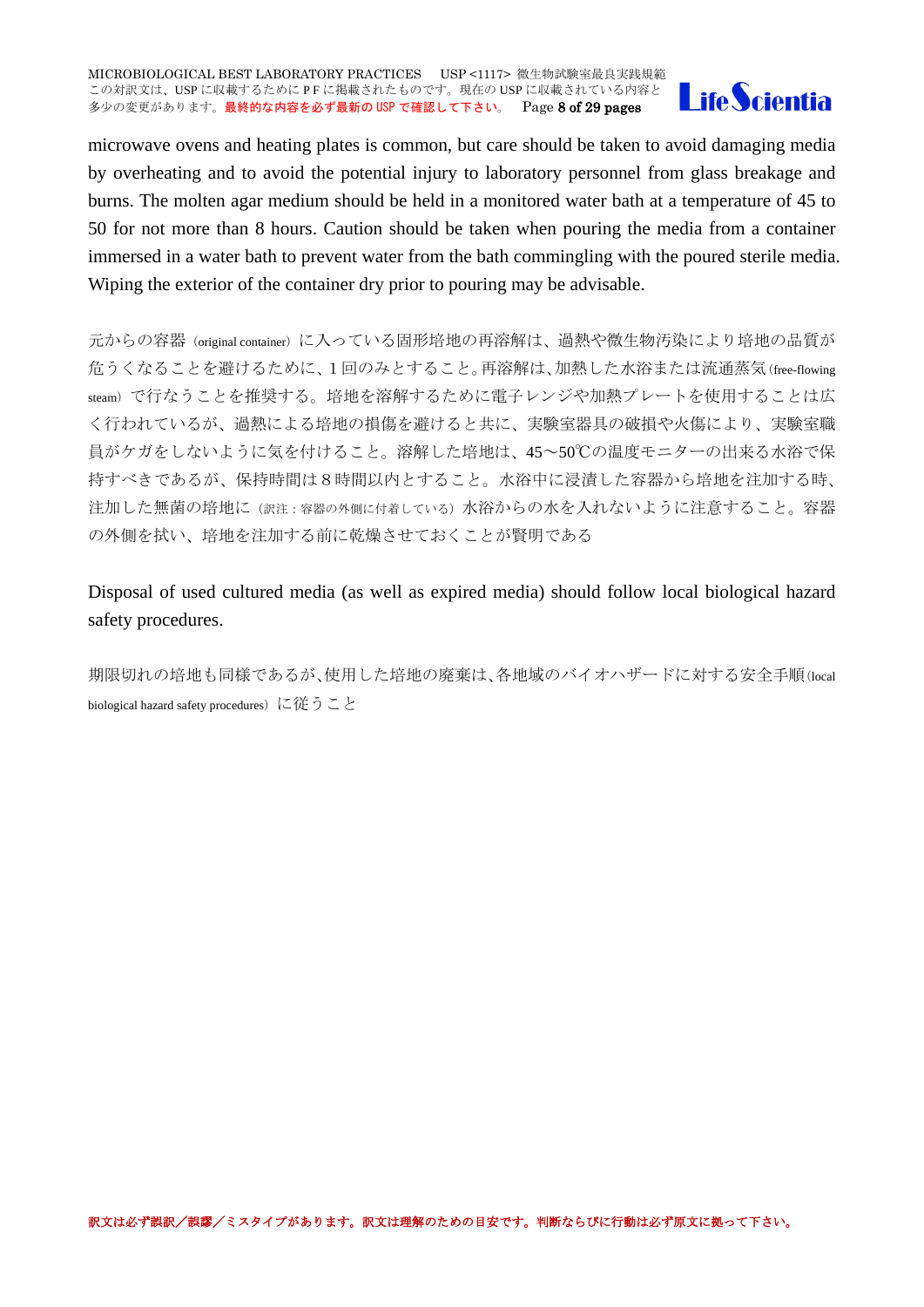

### <span id="page-8-0"></span>**2.3 Quality Control Testing** (品質管理試験)

Although While growth media can be prepared in a laboratory from individual components, many laboratories, for their ease-of-use, use dehydrated media or purchase commercially prepared media in plastic plates or glass containers. Manufacturers of media attempt to standardize raw materials from biological sources, but must constantly deal with unavoidable differences in raw materials obtained from natural sources, and therefore, lot-to-lot variability of media must be considered. In addition, the performance of media prepared in a laboratory or by a manufacturer is highly dependent on preparation and storage conditions. Improper media preparation can cause unsatisfactory conditions for microbial growth or recovery and unreliable results.

培地(growth media)は実験室で個々の成分から調製することも出来る<del>が</del>にもかかわず、容易に使用するた めに、多くの実験室は、粉末培地を使用するか、あるいは平板やガラス容器に培地を調製済みの市販生 培地(commercially prepared media)を購入している。培地の製造業者は、生物学的な由来源からの原料の標準 化を試みているが、天然物由来源から得られる原料の避けることの出来ない相違を常に受けねばならな い(must constantly deal with)。それゆえ、培地のロット間変動(lot-to-lot variability)を考慮しなければならない。 更に、実験室で調製した、あるいは製造業者が製造した培地の性能は、その調製方法と保管条件に大き く依存するものである。不適切な培地の調製は、微生物の成長や回収に不十分な条件を与え、信頼性が 無い結果を与える原因となり得るものである。

Therefore, quality control tests should be performed on all prepared media, including media associated with swabs or media in strips and other nontraditional formats.. Tests routinely performed on in-house prepared media are should include pH, growth promotion, inhibition, and indicative properties (as appropriate), and periodic stability checks to confirm the expiry dating.

それゆえ、品質管理試験は、調製された全ての培地について行なうべきである。この「調製された培地」 には、スワブを組み合わされた培地あるいは、ストリップやその他のこれまでにない形態の中に入って いる培地を含まれる。自家調製培地について日常的に行なう試験は、以下のもの<del>である</del>を含むこと。

- ・pH
- ・生長促進性(訳注:培地性能試験)
- ・ 抑止性(inhibition 訳注:例えば胆汁酸塩のような目的外の微生物の抑制)と (該当する場合は) 指標性(訳注:例えば大腸菌群用の EMA 培地での大腸菌の金属光沢など)
- ・有効期限を確認するための定期的な安定性チェック

When in-house prepared microbiological media are properly prepared and sterilized using a validated method, the growth-promotion testing may be limited to each incoming lot of dehydrated media, unless otherwise instructed by the relevant compendial method. If the media preparation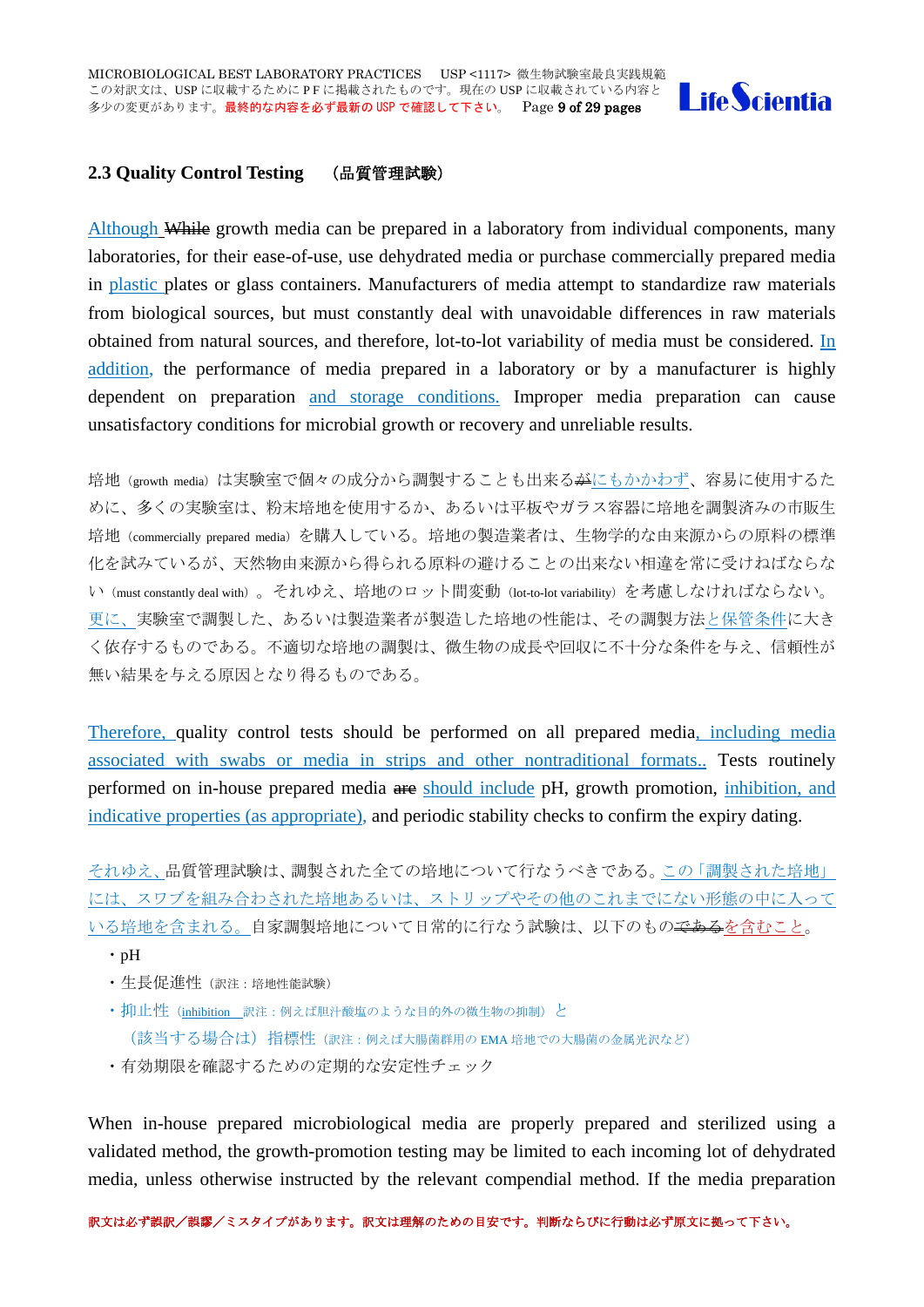

procedure was not validated, then every batch of media would be subjected to growth-promotion testing. Test organisms may be selected from the appropriate compendial test chapter. In addition, microorganisms used in growth-promotion testing may be based on the manufacturer's recommendation for a particular medium, or may include representative environmental isolates (but these latter are not to be construed as compendial requirements).

自家調製培地は、それを正しく調製し、バリデートした方法を用いて滅菌した時、培地性能試を粉末培 地の入荷ロット (incoming lot) 毎に限定してもよい。但し、関係する公定書で別に指示されている場合を 除く。もし培地の調製方法がバリデートされていないのであれば、培地の(訳注:滅菌の)バッチ毎に培地 性能試験を行なうべきである。その試験菌は、その培地についての製造業者の推奨に基づいて、しかる べき公定書収載の試験の章から選定することになるであろう。更に、培地性能試験に使用する微生物は、 製造業者の推奨に基づくものとなるであろう(ただし、次に述べる場合(訳注:環境分離菌)は、公定書の 要求に縛られない)。あるいは、(訳注:公定書収載の菌によらないで)代表的な環境分離菌を含めることもあ るだろう。

(訳者注:培地性能試験菌について、内容がより明確となるような表現に変更された。)

Expiration dates on media should have supporting growth-promotion testing to indicate that the performance of the media still meets acceptance criteria up to and including the expiration date. The length of shelf life of a batch of media will depend on the stability of the ingredients and formulation under specified conditions, as well as the type of container and closure.

培地の有効期限は、培地性能試験での裏付けを持つこと。すなわち、その有効期限にあっても当該培地 の性能が、なお許容基準を満たしていることを培地性能試験で示すこと。培地バッチの有効保管期間(shelf life)は、規定された条件(培地を入れた容器および栓のタイプは勿論のことであるが)下での、成分と 処方の安定性に左右されるであろう。

When a batch of media does not meet the requirements of growth-promotion testing, an investigation should be initiated to identify the cause. This investigation should include a corrective action plan to prevent the recurrence of the problem. Any nonconforming lot should not be used if an assignable cause or corrective resolution relative to nongrowth support is undetermined. Any batch of media that fails growth-promotion testing is unsuitable for use. [NOTE—Failed growth-promotion test results may not be used to negate positive test results. ]

培地のあるバッチが培地性能試験に適合しなかった時、その原因を特定するための調査を行なうこと。 この調査は問題の再発防止のための是正措置計画を含めること。<del>如何なる不適合ロットであっても、成</del> 長促進性を有しないことに関しての、それらしき原因 (assignable cause) の特定や是正の解決がまだで るならば、使用すべきではない。 培地性能試験に不適合になった如何なる培地も、使用には不適切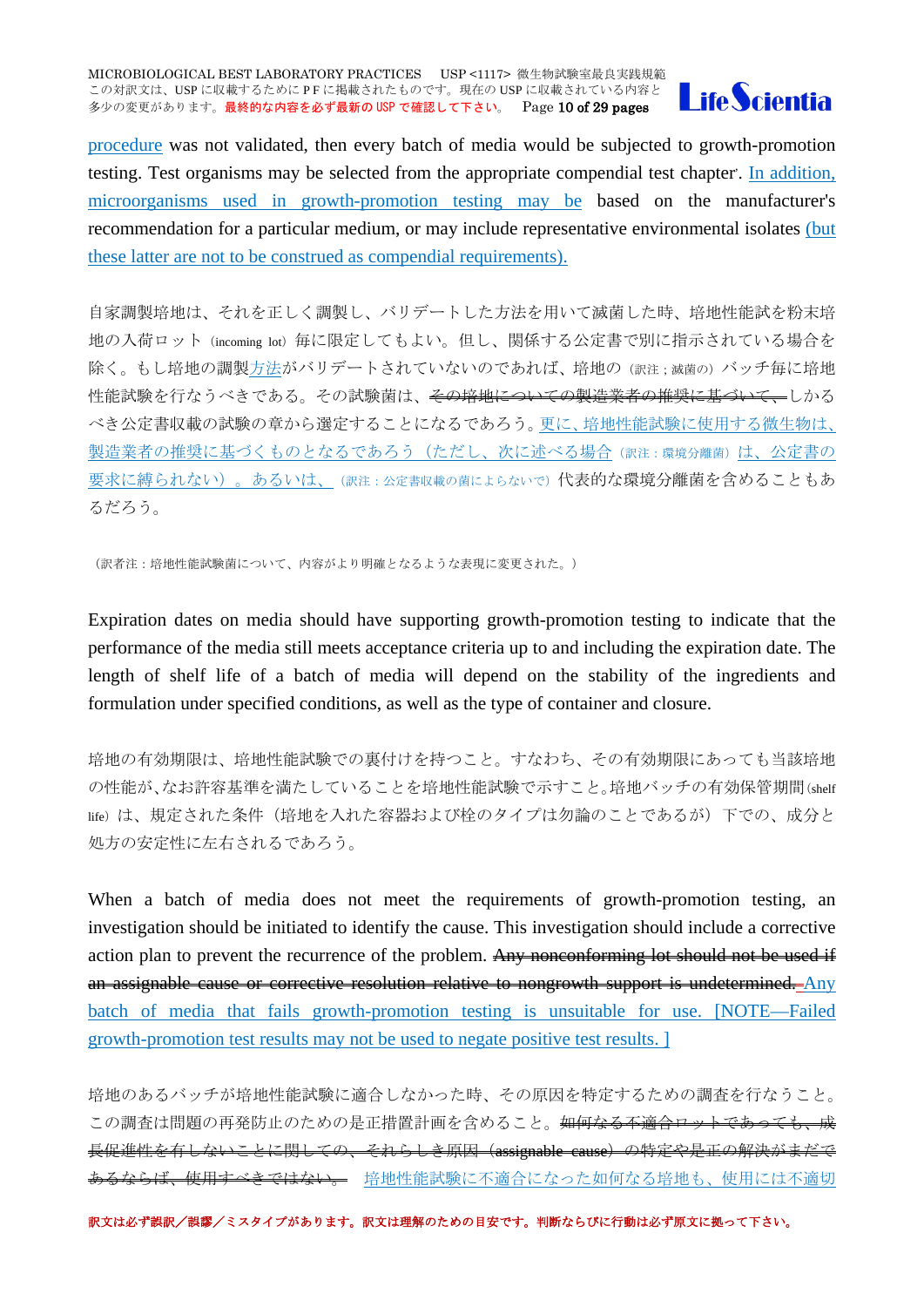

である。 [注—不適合の培地性能試験結果は、陽性の試験結果を無効にするものではないであろう  $(*) 1$ 

\*:(訳者注)意味がとりにくいが、例えば次の様な場合が想定される。:同じ微生物で3枚の繰り返しを行っており、そのうちの2 枚が適合、1枚が不適合となった場合、この1枚の不適合の結果が、他の2枚の結果を無効とするものではない」

Some reagents are used for diagnostic purposes to help support identification of microbial organisms, e.g., Gram stain and oxidase test reagents. These may have attributes that can be quality control tested similar to microbiological media. Select the correct quality control standard microorganisms, following the manufacturer's instructions, and perform the testing prior to before unknown sample diagnostic testing. All relevant diagnostic reagents should be subjected to incoming quality confirmation before use.

幾つかの試薬が、微生物の特定(同定)を裏付けるための診断目的で使用されている。たとえばグラム 染色試薬、およびオキシダーゼ試薬がある。それらは、培地と同様に品質管理試験が出来るという特性 を有している。製造業者の指示に従って正しい品質管理用標準微生物を選定し、かつ未知のサンプルの 診断試験を行なう前に、この品質管理用標準微生物での試験を行なう。全ての関連する診断試薬は、使 用前に入荷時の品質確認(incoming quality confirmation)を行うこと。

(訳者注:同定用の判定試薬の入荷時の性能確認試験が義務付けされた)

Special care should be taken with media that is used in sterility tests (see Sterility Tests  $\langle 71 \rangle$  for requirements) and in environmental monitoring studies. Media used for environmental monitoring of critical areas should preferably be double-wrapped and terminally sterilized. If terminal sterilization is not performed, media should be subjected to pre-incubation and 100% inspection prior to use within a critical area. [NOTE—Growth-promotion testing for this media must be performed after the pre-incubation stage. ] This will prevent extraneous contamination from being carried into controlled environments and will prevent false-positive results. A raised agar level for surface contact plates should be verified.

無菌試験(要求に関しては Sterility Tests < 71 >参照) および環境モニタリング試験で使用する培地は、特 別な注意を払うこと。重要なエリアの環境モニタリング用の培地は、二重包装し、最終滅菌した (double-wrapped and terminally sterilized)ものを推奨する。もし最終滅菌を行なえないならば、培地は前培養を行い、 重要区域内で使用する前に全数検査を行なうこと。これは制御された環境に外来汚染を持ち込むことを 防ぎ、擬陽性(false-positive)結果を防ぐものであろう。[注—この培地の性能試験は、試験前の培養段階 (pre-incubation stage (訳注) いわゆる「空から培養」段階であろう)後に行わねばならない。 ] 表面接触平板の寒天培 地の盛り上がりレベル(raised agar level)は、確認をすること(**\***)。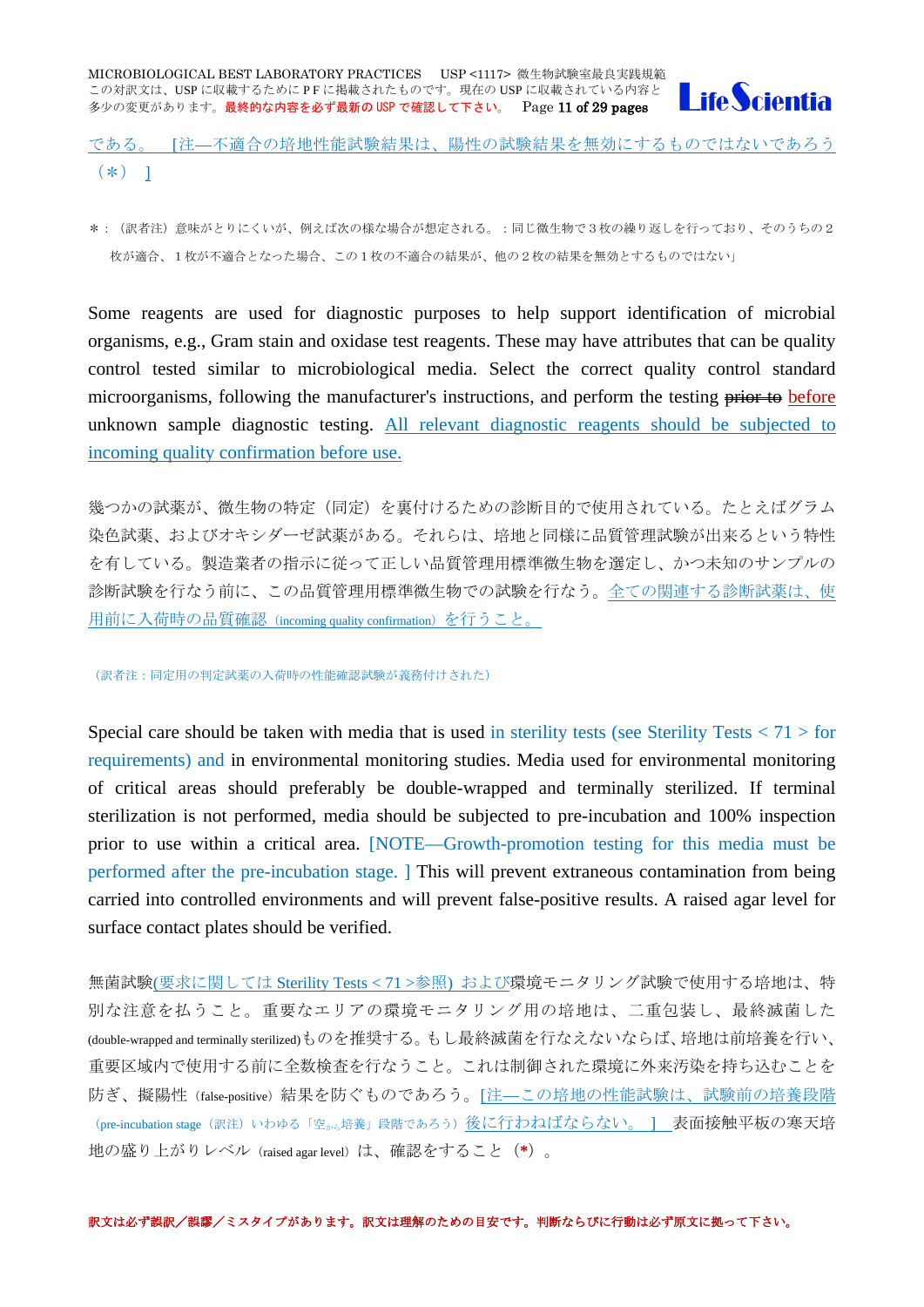

\* (訳者注):表面接触平板は、培地を被験面に接触させてその付着菌数を測定するものであり、培地容器の縁か ら、少し盛り上がっている状態でないと、付着菌の測定が出来ない。

# <span id="page-11-0"></span>3. MAINTENANCE OF MICROBIOLOGICAL CULTURES (微生物菌株の維持)

Biological specimens can be the most delicate standards to handle because their viability and characteristics are dependent on adequate handling and storage. Standardizing the handling and storage of cultures by the user laboratory should be done in a way that will minimize the opportunity for contamination or alteration of growth characteristics. The careful and consistent treatment of stock cultures is critically important to the consistency of microbiological test results. Cultures for use in compendial tests should be acquired from a national culture collection or a qualified secondary supplier. They can be acquired frozen, freeze-dried, on slants, or in ready-to-use forms. Confirmation of the purity of the culture and the identity of the culture should be performed **prior to** before its use in quality control testing. Ready-to-use cultures may require eonfirmation of should be subjected to incoming testing for purity, and identity, and inoculum size. before use. This confirmation of identity for commonly used laboratory strains should ideally be done at the level of genus and species. genotypic analysis (i.e., DNA fingerprinting, 16S rRNA gene sequencing, or PCR analysis using suitably validated probes).

生物学的な標品 (biological specimens) は、その適正な取扱いと保存によって、変動性および特性が左 右されるものであり、最も繊細な基準となり得るものであろう。ユーザー実験室での培養菌の取扱いと 保存の標準化は、汚染の機会を最小とし、生長特性の変質を最小とする様な方法で行なうこと。保存培 養菌の注意深く、かつ常に一定な取扱いは、微生物試験結果の恒常性を保つ上で非常に重要なものであ る。公定書収載の試験で使用する培養菌は、国立の菌株保存機関または、適格性が確認された二次サプ ライヤー (qualified secondary supplier)から得ること。それらは凍結した形態、凍結乾燥した形態、斜面培地で、 あるいはすぐ使用できる (ready-to-use) 形態で入手できる。培養菌の純度と、同一性 (identity) および 接種菌量(inoculum size)の確認は、品質管理試験に使用する前に行うこと。調製済み(ready-to-use)の培 養菌は、使用前に、次の事項の<del>確認が必要であろう</del>受入試験 (incoming testing) を行うこと。

- ・純度 (purity)
- ・同一性 (identity)

#### ・接種菌濃度(inoculum size)

一般的に使用される菌株の同一性のこの確認には、<u>属(genus)および種(species)<mark>理想的には遺伝子</mark>型の</u> <del>析(genotypic analysis)</del>のレベルで行うこと。

・DNA フィンガープリント

#### - 16S rRNA 遺伝子配列 -

・適切にバリデートしたプローブによる PCR 分析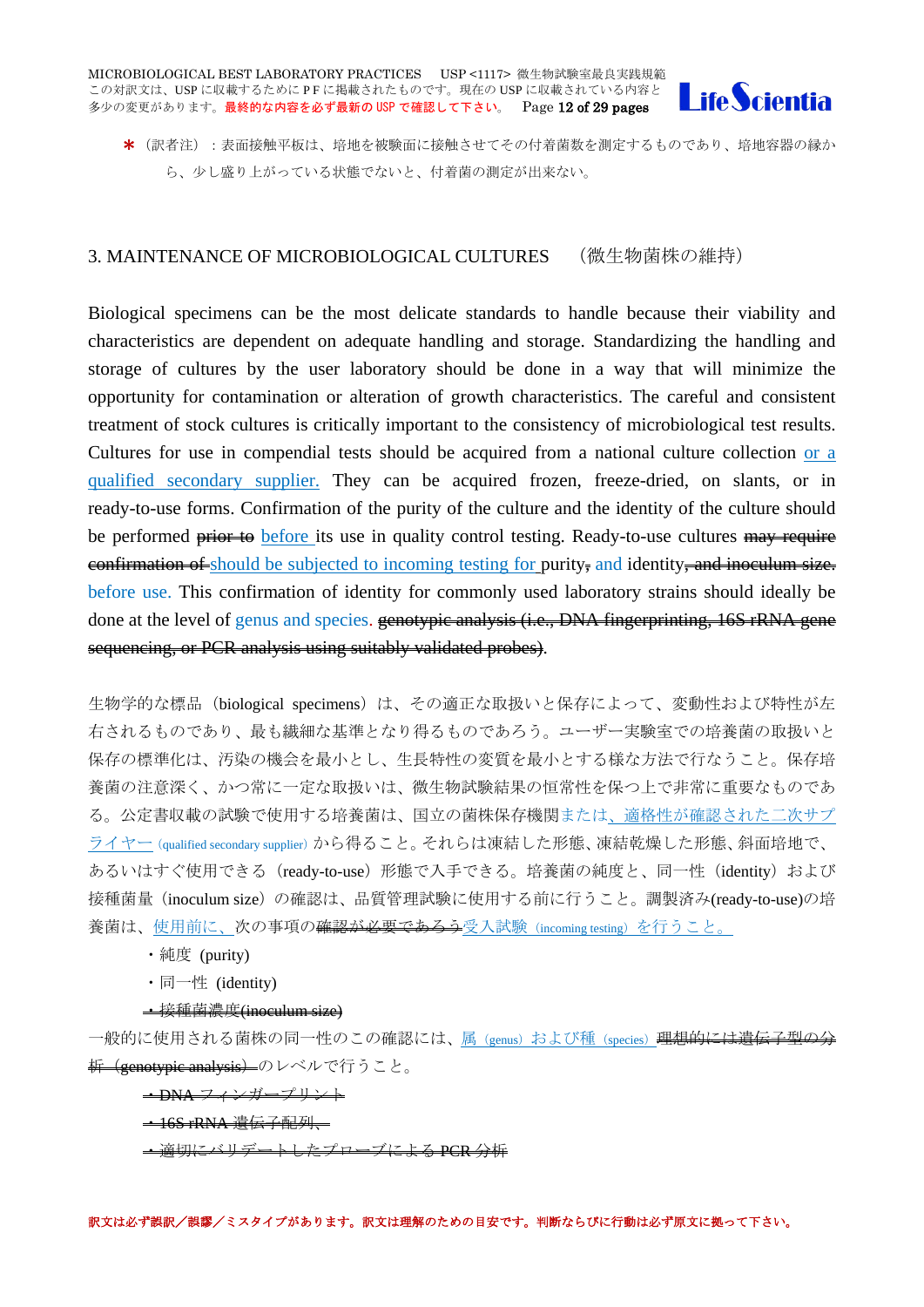

(訳者注:同一性の確認から、遺伝子による方法が削除された。しかし、その一方で受入時の試験の実施が明確化された)

Preparation and resuscitation of cultures should follow the instructions of the supplier or a validated, established method. The "Seed-Lot" technique is recommended for storage of stock cultures.

培養菌の調製ならびに蘇生(resuscitation)は、供給者の指示またはバリデートされ確立された方法に従う こと。保存菌の貯蔵には、"Seed-Lot" technique が推奨される。

The original sample from the national culture collection or a qualified secondary supplier is resuscitated and grown in an appropriate medium. Aliquots of this stock culture (the first transfer or passage) are suspended in a cryoprotective medium, transferred to vials, and frozen at  $-30^{\circ}$  or below, until use. If stored at  $-70^\circ$ , or in lyophilized form, strains may be kept indefinitely. These frozen stocks can then be used to inoculate monthly or weekly working cultures. Once opened, do not refreeze unused cell suspensions after culturing a working suspension. The unused portion should be discarded to minimize the risk of loss of viability and contamination of the stock.

国立の菌株保存機関または適格性の確認された二次サプライヤー(qualified secondary supplier)のオリジナル・ サンプルは適正な培地で、蘇生(resuscitated)させ、生育させる。この保存培養菌(第一代継代菌;the first transfer or passage)の一部を、凍結防止剤(cryoprotective medium)に懸濁し、バイアルに移し、使用まで-30℃以下で凍 結する。もし-70℃で、あるいは凍結乾燥形態で保存するのであれば、菌株は無期限に保存出来るであ ろう。その様にすることで、凍結保存菌株を、毎月/毎週の常用保存菌(working cultures)の接種に使用で きる。ひとたび開封したならば、常用菌株の懸濁液(working suspension)を培養後の未使用の菌体懸濁液は、 再凍結をしてはいけない。この未使用の菌液は、保存菌の活性喪失と汚染のリスクを最小とするために、 廃棄すること。

The number of transfers of working control cultures should be tracked to prevent excessive subculturing that increases the risk of phenotypic alteration or mutation. The number of transfers allowable for specific compendial tests may be specified in that test. One passage is defined as the transfer of organisms from a viable culture to a fresh medium with growth of the microorganisms. Any form of subculturing is considered to be a transfer/passage.

常用管理の保存菌株 (working control culture) の継代回数は、表現型の変性または変異のリスクを増大させる 過剰の回数の継代を防ぐために、追跡記録をとること。ある公定書収載の試験方法に許容される移植回 数は、その試験ごとに規定されるものとなろう。「一継代」は、生育可能な培養菌から、その微生物を 生育させることのできる新鮮培地への微生物の移動として定義する。如何なる形の植継ぎ(subculturing) でも、継代(transfer/passage)と考えるべきである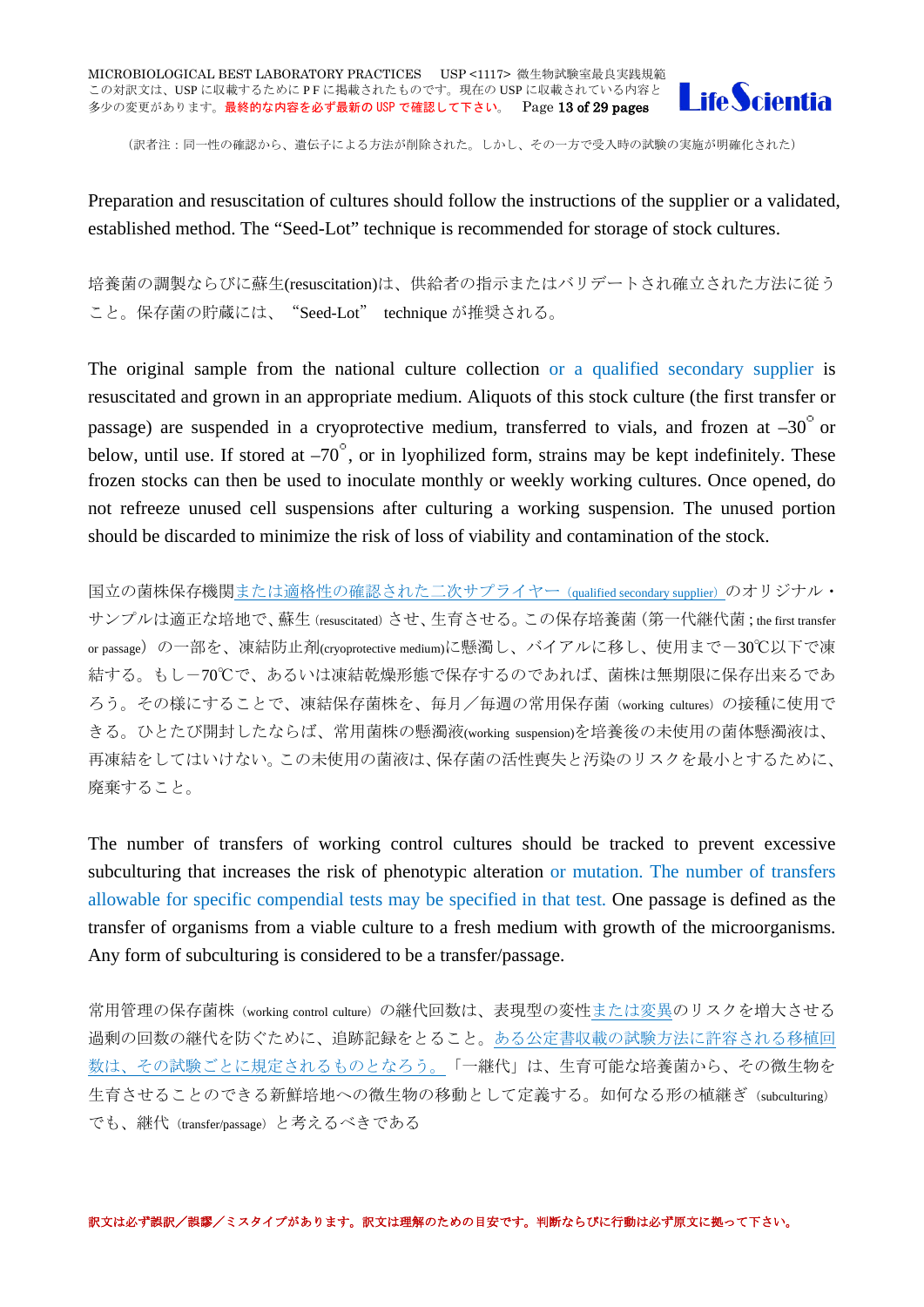

# <span id="page-13-0"></span>4. MAINTENANCE OF LABORATORY EQUIPMENT (実験室器具類<del>の維持</del>)

Most equipment (incubators, water baths, and autoclaves) is subject to standard validation practices of incoming qualification, operational qualification, and performance qualification. Additionally, periodic calibration (generally annually) is commonly required. New equipment, critical to the operation of the laboratory, should be qualified according to a protocol approved by the quality assurance unit (QAU). In addition, regular cleaning and sanitization of equipment such as incubators, refrigerators, and water baths should be performed to minimize the potential for contamination in the laboratory. Door seals of incubators and refrigerators should be cleaned and checked for state of repair.

多くの器具(培養器、水浴、及びオートクレーブ)は、IO (incoming qualification)、OO (operational qualification)、および PQ (performance qualification)の標準的なバリデーションを行なう。更にそれら に対して、一般的に、定期的なキャリブレーション(一般には年次)が必要である。実験室の業務に重 要な新たな機器は、品質保証部門(Quality Assurance Unit; QAU)が承認したプロトコールに従って適格 性を確認すること。更に、ラボの汚染の可能性を最小化するために培養器(incubators,)、冷蔵庫 (refrigerators)、および水浴(water baths)のような機器の定期的な清浄化とサニティゼーションを 行うこと。培養器および冷蔵庫のドアシール分は、クリーンな状態に保ち、かつ修理が必要となる状態 かをチェックすること。

(訳者注:機器の日常管理に係る細かな事項も追記された。培養器や冷蔵庫の扉のシール部は、汚れが溜まりやすく、かつカビ(例え ば、*Cladosporium* spp.など)が繁殖し易い。この意見は、実際に試験作業に携わった者からの意見であろう。ちなみに、培養器でも、か なりの頻度で冷却器が作動するものは、冷却フィンの所にカビ(*Penicillium* spp.が多い)が生育することが良く起こる。この生育したカ ビのコロニーからの胞子が、培養器庫内に飛散し、培養物を汚染することが起こる。)

Instruments (pH meters and spectrophotometers) used in a microbiology laboratory should be calibrated on a regular schedule and tested to verify performance on a routine basis. The frequency of calibration and performance verification will vary based on the type of instrument and the importance of that equipment to the generation of data in the laboratory.

微生物実験室で使用される機器(pH メーター、分光光度計)は、定期的な (regular) スケジュールでキャ リブレートし、日常的に (routine basis) は、性能を確認するための試験をすること。キャリブレーション と性能確認の頻度は、当該機器のタイプと、その実験室での当該機器が生成するデータの重要性に基づ いて変化することになるだろう。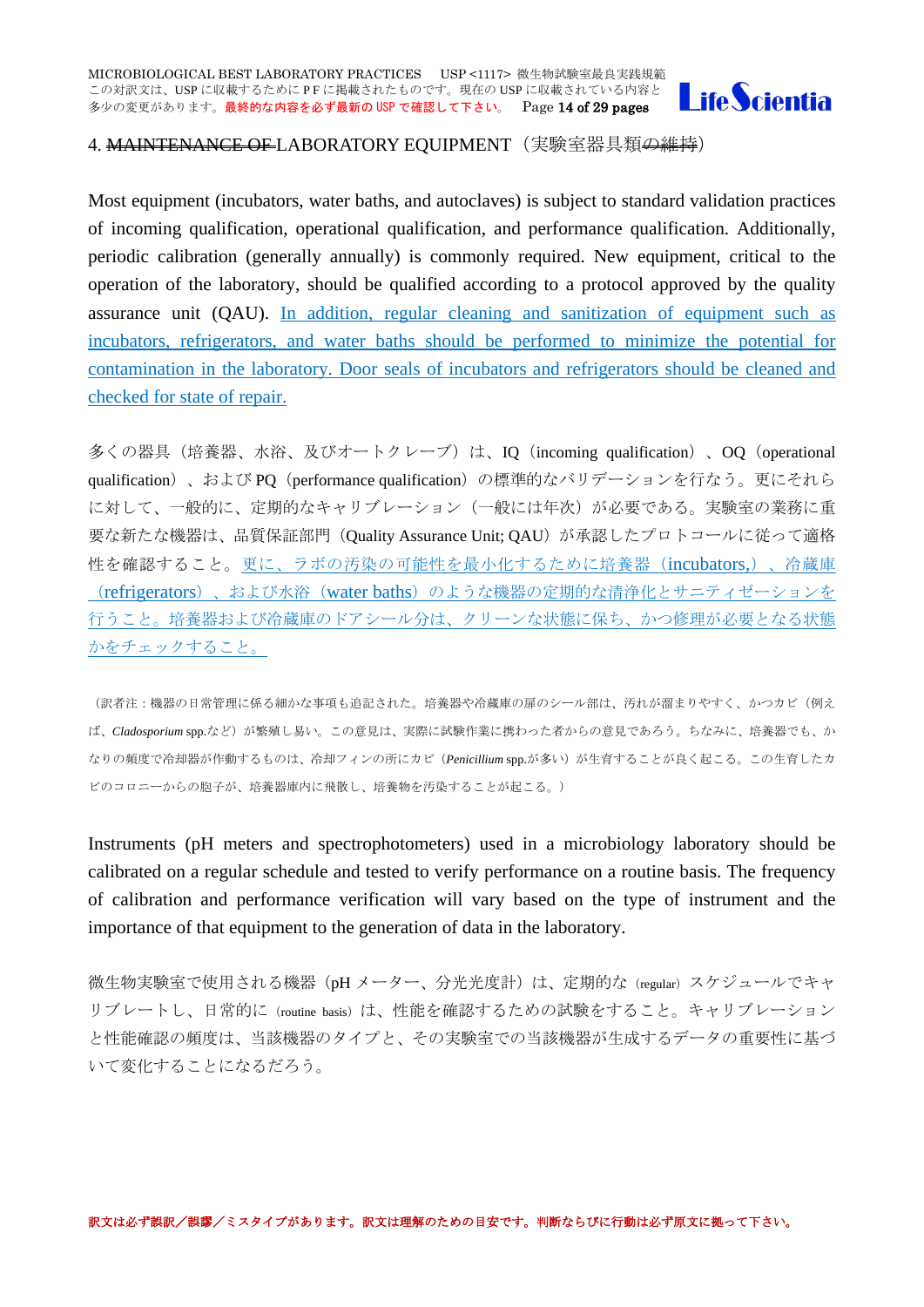

Equipment that is difficult to sanitize (such as refrigerators and incubators) should be dedicated to aseptic operations (such as storage of media for testing and incubation of sterility test samples) and live culture operations to minimize the potential for inadvertent contamination of the tests.

(冷蔵庫および培養器のような)サニタイズすることが困難な機器は、試験の不用意な汚染(inadvertent contamination)の可能性を最小化するために、(試験用培地の保管および無菌試験サンプルの培養のような) 無菌操作用と、生菌の取扱い(live culture operations) 用は、専用とすべきである。

Autoclaves are central to the operation of the laboratory and must have proper validation in place to demonstrate adequate sterilization for a variety of operations. Autoclave resources must be available (and validated) to sterilize waste media (if performed in that laboratory) as well as the media prepared in that laboratory. The choice of one or several autoclaves is not driven by a need to separate aseptic and live operations (everything in the properly maintained autoclave is sterile after the cycle) but rather driven by resource considerations (see below).

オートクレイブはラボの作業の中心のものであり、様々な作業に対して適切な滅菌を証明するために、 適正なバリデーションをしなければならない。オートクレイブのリソースは、ラボで調製した培地は勿 論のこと、(もしラボでそれを行うならば)廃棄培地を滅菌するために、利用し(そしてバリデート) なければならない。オートクレイブを一台とするか、あるいは幾つかのオートクレイブを使用するかと いう選択は、無菌操作用と生菌用を別にするかという必要性ではなく(というのは、適正に維持された オートクレイブ中のあらゆるものは、そのサイクル後、無菌となるので)、むしろ、リソースに係る考 慮(訳注:簡単に言えば、オートクレイブの台数が足りるか?ということに)基づくものとなる(以下の記載を参照のこ と)。

# <span id="page-14-0"></span>5. LABORATORY LAYOUT AND OPERATIONS (実験室のレイアウトと作業)

Laboratory layout and design should carefully consider the requirements of good microbiological practices and laboratory safety. It is essential that cross-contamination of microbial cultures be minimized to the greatest extent possible, and it is also important that microbiological samples be handled in an environment that makes contamination highly unlikely.

実験室のレイアウトとデザインは、微生物実験室優良実践規範 (good microbiological practices) および実験室安 全性(laboratory safety)の要求事項を充分に考えること。微生物培養菌の交叉汚染を可能な限り小さくする ことは必須の事項であり、そして汚染が全く起こりそうもない環境下で、微生物サンプルを取り扱うこ ともまた重要である。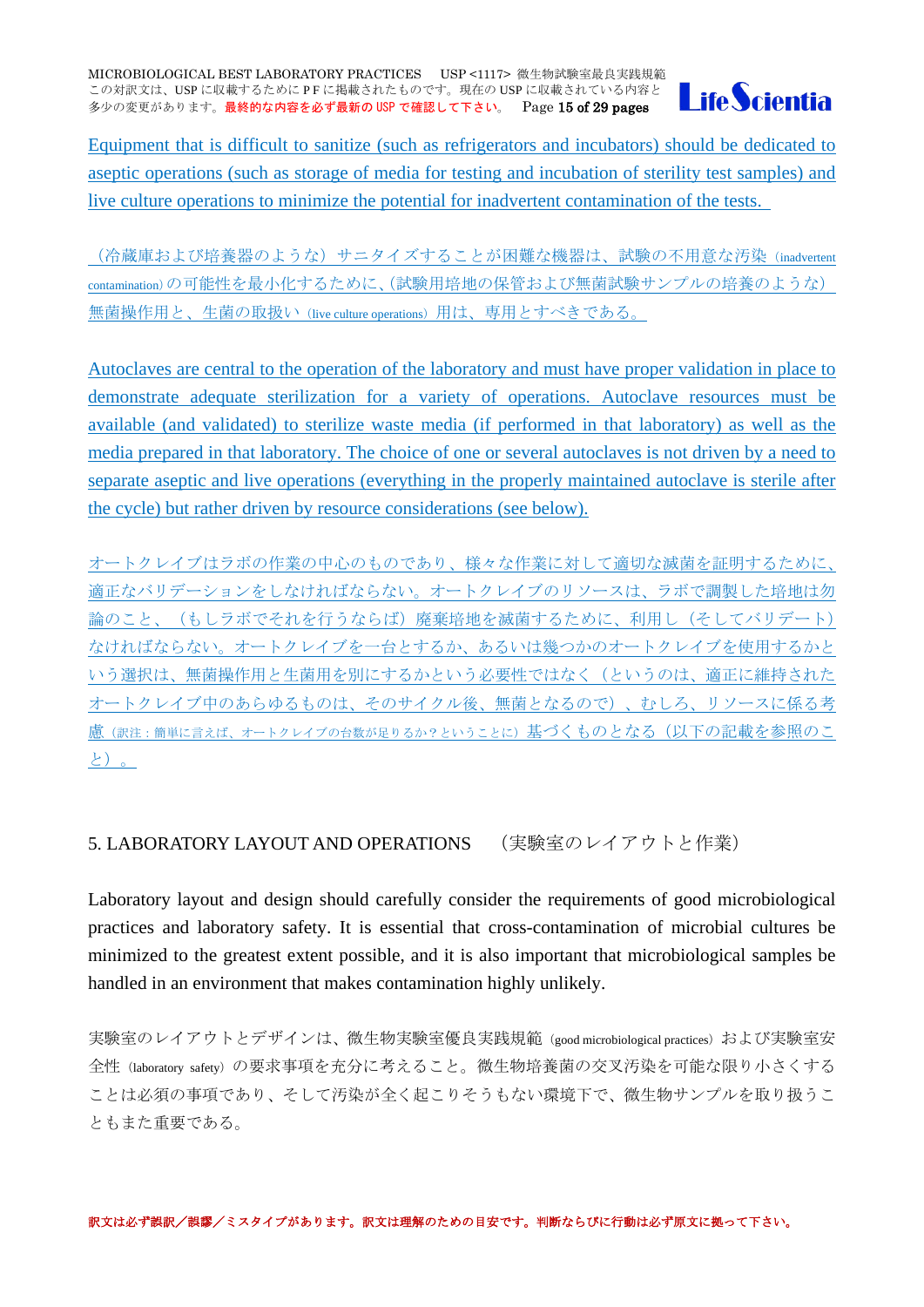

In general, a laboratory should be divided into clean or aseptic areas and live culture areas. Areas in which environmental or sterile product samples are handled and incubated should be maintained completely free of live cultures, if possible. If complete separation of live and clean culture zones cannot be accomplished, then other barriers and aseptic practices should be employed to reduce the likelihood of accidental contamination. These barriers include protective clothing, sanitization and disinfection procedures, and biological safety cabinets designated for clean or aseptic operations only. Procedures for handling spills or mishaps with live cultures should be in place, and all relevant technical personnel should be trained regarding these methods.

一般に、微生物実験室をクリーンまたは無菌操作法区域(clean or aseptic areas)と生菌取扱い区域(live culture area) に分割すべきである。可能であれば、環境試験のサンプルあるいは無菌製剤のサンプルを取扱う区域と 培養する区域は、生菌を取り扱う区域から完全に切り離すこと。もし生菌ゾーンとクリーン培養菌ゾー ンの完全な分離を達成できないのであれば、偶発的汚染の可能性を減少させるために、他の防御手段(バ リヤー)および無菌操作的な方法 (aseptic practices) を使用すること。それらのバリヤーには、保護衣 (protective clothing)、サニティゼーションと消毒方法、それにクリーンおよび無菌操作法のみのために専用に設計さ れた生物学的安全キャビネットが含まれる。生菌をコボシ(spills)たり、あるいは生菌での事故の取扱い は適切なものとすること。そして、全ての関連する技術職員 (all relevant technical personnel)は、それらの方法 について訓練を受けること。

Some samples will demonstrate microbial growth and require further laboratory analysis to identify the contaminants. When growth is detected, the sample should be taken from the clean section of the laboratory to the live culture section without undue delay. Subculturing, staining, microbial identification, or other investigational operations should be undertaken in the live culture section of the laboratory. If possible, any sample found to contain growing colonies should not be opened in the clean zone of the laboratory. Careful segregation of contaminated samples and materials will reduce false-positive results.

幾つかのサンプルは、微生物の生長が証明され、汚染菌を特定するために実験室分析が更に必要となろ う。生長を検出した場合は、過度な遅れ(undue delay)をすることなく、そのサンプルを実験室のクリーン 区域から生菌培養区域へ移動すること。二次培養(subculturing)、染色、微生物の同定、あるいは他の調査 方法は、実験室の生菌培養区域で行なうこと。可能であれば、生育するコロニーを含むことが判った如 何なるサンプルも、実験室のクリーン区域で開口しないこと。汚染したサンプルや器材(materials)の注意 深い隔離が、擬陽性結果を減少させるものである。

Staff engaged in sampling activities should not enter or work in the live culture handling section of a laboratory unless special precautions are taken, including wearing protective clothing and gloves, and careful sanitization of hands upon exiting. Ideally, staff assigned to sampling activities, particularly those in support of aseptic processing, should not work in the vicinity of live culture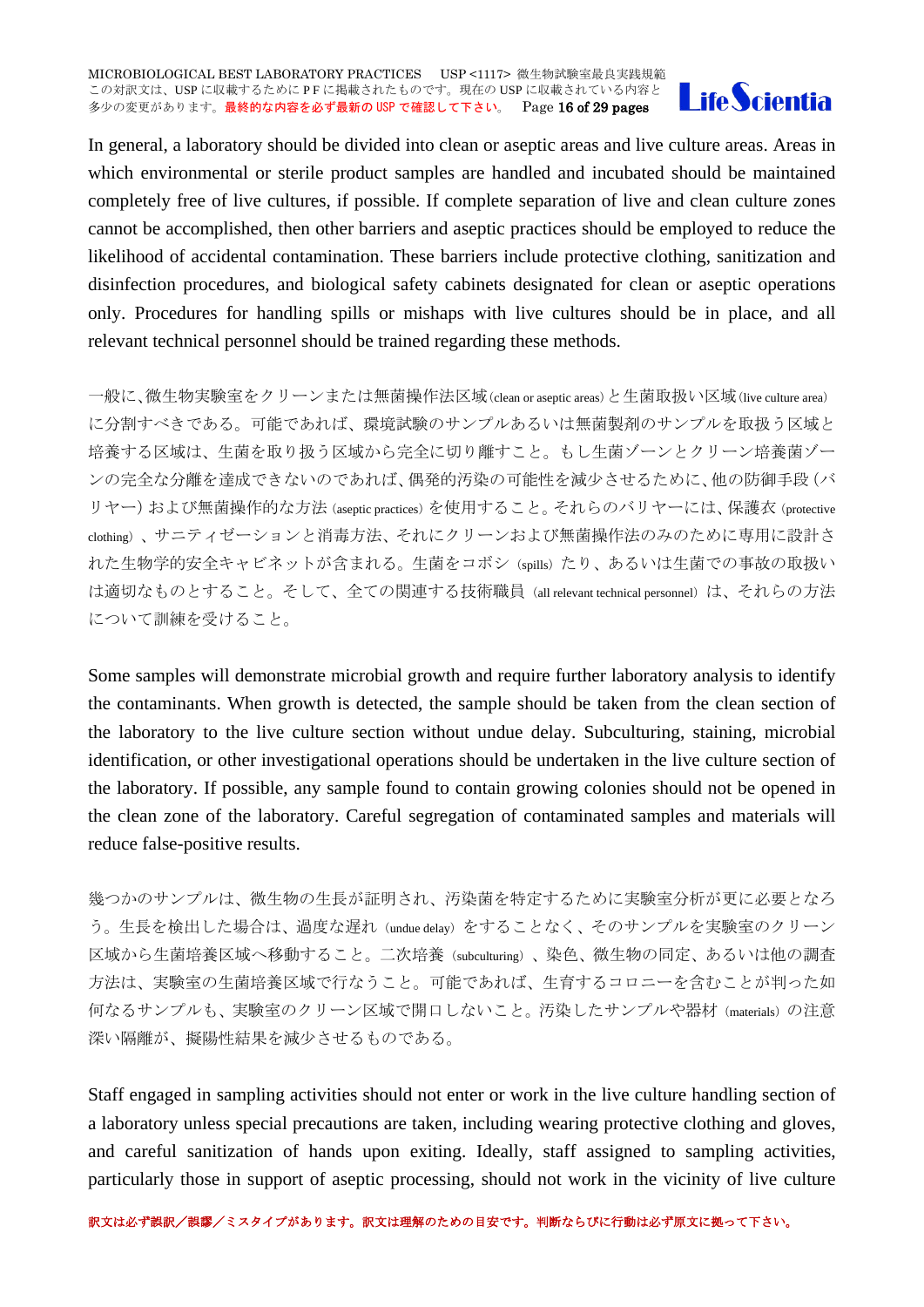

laboratory operations. Also, all microbiological samples should be taken using aseptic techniques, including those taken in support of nonsterile products. If possible, all microbiological samples should be taken under full aseptic conditions in specialized sampling areas.

サンプリング作業に従事するスタッフは実験室の生菌取扱い区域に入ったり、そこで作業したりすべき ではない。但し、特別な注意を払った場合は除く。この特別な注意としては、次のものが含まれる。

・保護衣と保護手袋の着用(wearing protective clothing and gloves)

・退室時の手の注意深いサニティゼーション(careful sanitization of hands upon exiting)

理想的には、特に無菌操作法でのサンプリンを行なう専任のスタッフは、実験室の生菌操作を行なう近 傍で作業しないこと。同様に、全ての微生物学的サンプルは、非無菌製剤を採取する場合も含め、無菌 操作法を用いて行なうべきである。可能であれば、全ての微生物学的サンプルは、サンプリング専用区 域(specialized sampling areas)で、完全な無菌操作法条件の下で採取すること。

It is important to consider that microbial contamination of samples, which leads to false-positive results, is always possible unless careful aseptic precautions are taken. Facilities should be designed so that raw material and excipient sampling can be done under controlled conditions, including proper gowning and sterilized sampling equipment. It may not always be possible to sample utility systems, such as water systems, under full aseptic conditions; however, it should be noted that when samples are not taken aseptically, their reliability is inevitably compromised.

サンプルを微生物汚染させることは、擬陽性結果を起こすものであり、無菌操作法での注意深い予防的 措置を取らない限り、常に起こる可能性が存在する。原料および賦形薬のサンプリングは、管理された 条件の下で行われるように、設備を設計すること。これには適正な更衣 (gowning) および滅菌したサンプ リング器具も含まれる。完全の無菌操作法条件のもとで、用水のようなユーティリティのシステムで試 料をとることは必ずしも可能ではない。;しかしながらサンプルをそのように無菌的に採取出来ないと きは、必然的にその信頼性が、損なわれることを留意すること。

Environmental sampling methods should require minimal aseptic handling in loading and unloading sampling instruments. Whenever possible, sampling equipment should be loaded with its microbiological recovery media in the environment that is to be sampled.

環境試験のサンプリング方法は、「培地をセットしたサンプリング機器、または培地をセットしていな いサンプリング機器」(loading and unloading sampling instruments)で、最小限の無菌操作法的取扱いを すること。可能な場合には、サンプリング機器は、そのサンプリングを行なう環境においてその回収培 地をセットすること。

All testing in laboratories used for critical testing procedures, such as sterility testing of final dosage forms, bulk product, seed cultures for biological production, or cell cultures used in biological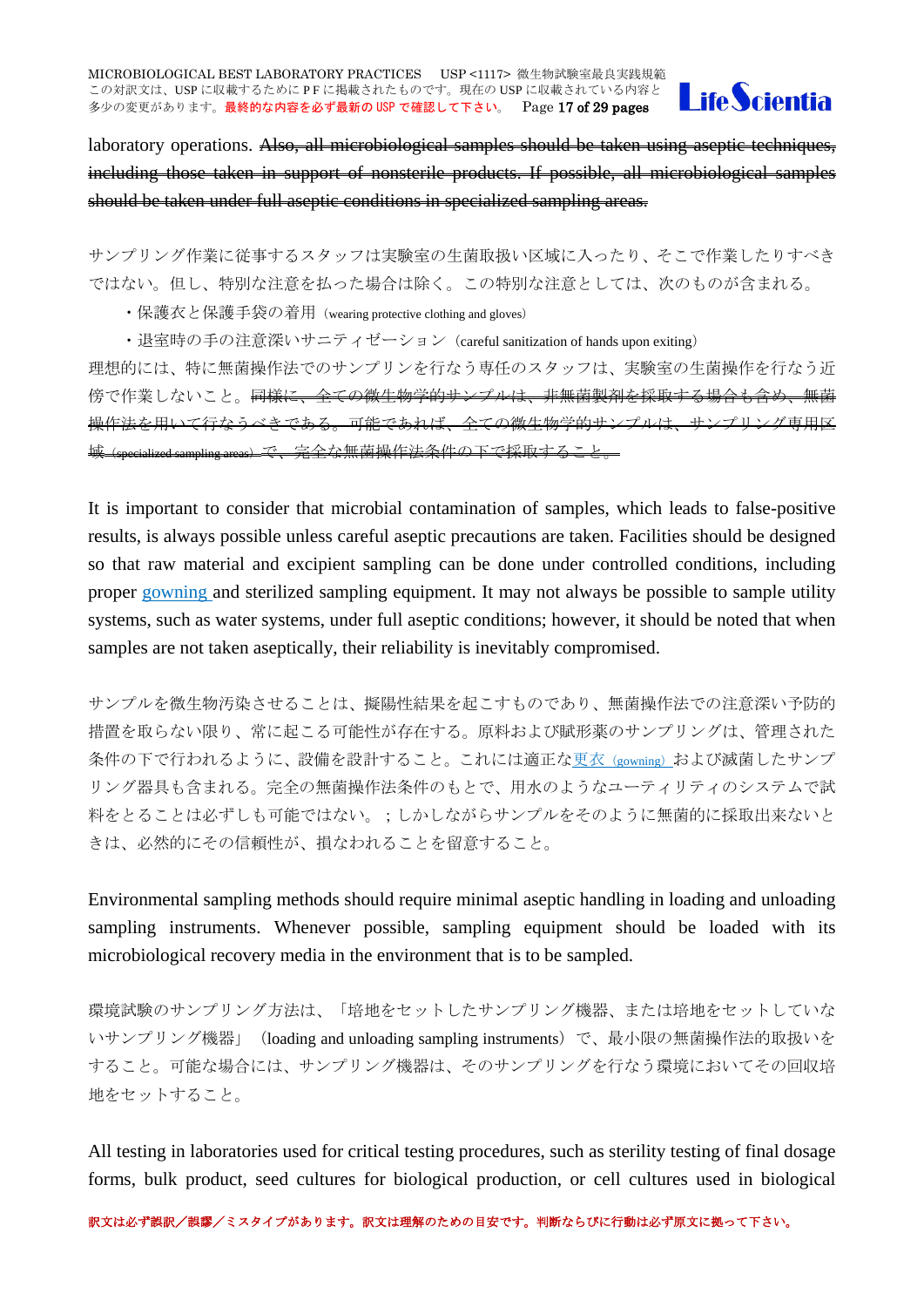MICROBIOLOGICAL BEST LABORATORY PRACTICES USP <1117> 微生物試験室最良実践規範 この対訳文は、USP に収載するために PF に掲載されたものです。現在の USP に収載されている内容と 多少の変更があります。最終的な内容を必ず最新の USP で確認して下さい。 Page 18 of 29 pages



production, should be performed under controlled conditions. Isolator technology is also appropriate for critical, sterile microbiological testing. Isolators have been shown to have lower levels of environmental contamination than manned clean rooms, and therefore, are generally less likely to produce false-positive results. Proper validation of isolators is critical both to ensure environmental integrity and to prevent the possibility of false-negative results as a result of chemical disinfection of materials brought into or used within isolators (see *[Sterility](http://www.drugfuture.com/pharmacopoeia/usp32/pub/data/v32270/usp32nf27s0_c1208.html#usp32nf27s0_c1208)  [Testing—Validation of Isolator Systems](http://www.drugfuture.com/pharmacopoeia/usp32/pub/data/v32270/usp32nf27s0_c1208.html#usp32nf27s0_c1208)*  $\langle 1208 \rangle$ .

重要な試験操作に使用する実験室での全ての試験は、管理された条件(controlled conditions)の下で行 なうべきである。例えば、次の様なものについての無菌試験などである。

- ・最終投与形態製剤(final dosage forms)
- ・バルク製剤(bulk product)
- ・生物製剤用のシードカルチャー(seed cultures for biological production)
- ・生物製剤用の細胞カルチャー(cell cultures)

アイソレータ技術もまた、重要でかつ無菌(sterile)を必要とする微生物学的試験にも適切なものであ る。アイソレータは、ヒトが介在するクリーンルーム(manned clean rooms)よりも環境汚染が低い レベルにあることが立証されている。それゆえ一般的に擬陽性結果(false-positive results)を起こす 可能性が低くなるとされている。アイソレータの適正なバリデーションは、次の両方が重要である。

- ・環境の完全性を保証すること (to ensure environmental integrity)
- ・アイソレータで使用する、あるいは搬入する器材の化学的消毒の結果として

生じる恐れがある擬陰性 (false-negative results) 結果(\*)を防ぐこと

(USP の *[Sterility Testing—Validation of Isolator Systems](http://www.drugfuture.com/pharmacopoeia/usp32/pub/data/v32270/usp32nf27s0_c1208.html#usp32nf27s0_c1208)* 1208 を参照のこと)

(訳注:Forum に掲載されたドラフトでは、次に続く項は、「職員の訓練」であったが、制定版では「サンプルの取扱い」と「培地の 培養時間」の項が、この箇所に新たに加わった。)

# <span id="page-17-0"></span>6. SAMPLE HANDLING (サンプルの取扱い)

Viable microorganisms in most microbiology samples, particularly water, environmental monitoring and bioburden samples, are sensitive to handling and storage conditions. Critical parameters in these conditions include product (or sample) composition, container composition, time of storage, and temperature of storage. Therefore, it is important to minimize the amount of time between the sampling event and the initiation of testing and to control, as much as possible, the conditions of storage. If the sample is to be transported to a distant location for testing, then the conditions of transport (time, temperature, etc.) should be qualified as suitable for that test and sample. Guidance for water testing in this regard can be found in Water for Pharmaceutical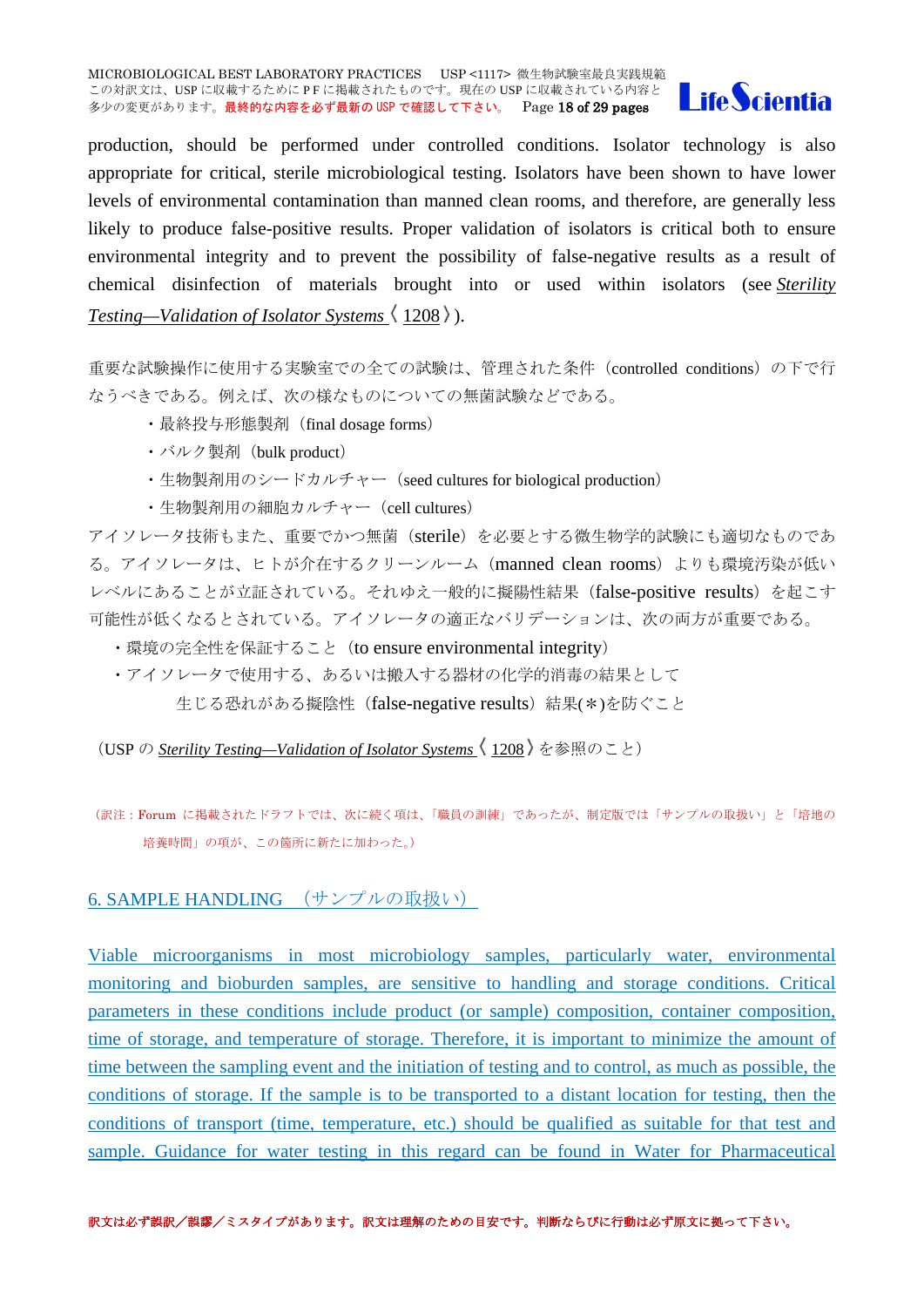

Purposes <1231>. Product mixing before sampling may need to be evaluated and applied in order to ensure microbial dispersement and representation in the sample aliquot.

多くの微生物学的なサンプル、特に、水、環境モニタリングおよびバイオバーデンのサンプル中の生菌 (viable microorganisms)は、取扱い (handling)と保管 (storage) の条件に敏感である。それらの条件で決定的に 重要なパラメータ (critical parameters) は、次のものである。

· 製品 (またはサンプル) の組成 (product (or sample) composition)

・容器の組成(container composition)

・保管時間(time of storage)

・保管温度(temperature of storage)

それゆえ、サンプリング時点(sampling event)と試験の開始(initiation of testing)を最小化し、そして、出来る 限り保管条件を制御することが重要である。もしサンプルを試験のために離れている場所 (distant location) に移送するのであれば、その場合は、移送条件(時間、温度など)を、その試験およびサンプルに対し て適切となるように適格性評価をすること。この観点での水の試験のガイダンスは、(訳注:USP の)Water for Pharmaceutical Purposes <1231>で、みることが出来る。サンプリング前の製品の混合(product mixing) を評価することが必要となるであろう。これは、採取したサンプル(sample aliquot)が微生物の分散と(訳注: サンプルの母集団を)代表していることを保証するために行われるものである。

All microbiological samples should be taken using aseptic techniques, including those taken in support of nonsterile products. If possible, all microbiological samples should be taken under full aseptic conditions in specialized sampling areas. The areas should be as close to the point of use as possible to minimize contamination during transit.

微生物学的なサンプルは全て、無菌操作法のテクニックを用いて採取する。これには、非無菌製剤の(訳 注:菌数が適正であるとの)裏付けで採取するサンプルも含まれる。もし可能であれば、全ての微生物学的な サンプルは、その目的に特化させたサンプリング区域(specialized sampling areas)で、十分な無菌操作法での 条件の下で採取すること。

Samples submitted to the microbiology laboratory should be accompanied by documentation detailing source of the sample, date the sample was taken, date of sample submission, person or department responsible for the submission, and any potentially hazardous materials associated with the sample. The testing department should acknowledge receipt of the sample and reconcile the identity and number of samples as part of this sample documentation.

微生物ラボに提出するサンプルは、以下の細部の事項を述べた文書を伴うこと。

・サンプルの由来箇所(source of the sample)

・サンプル採取日 (date the sample was taken)

・サンプル提出日 (date of sample submission)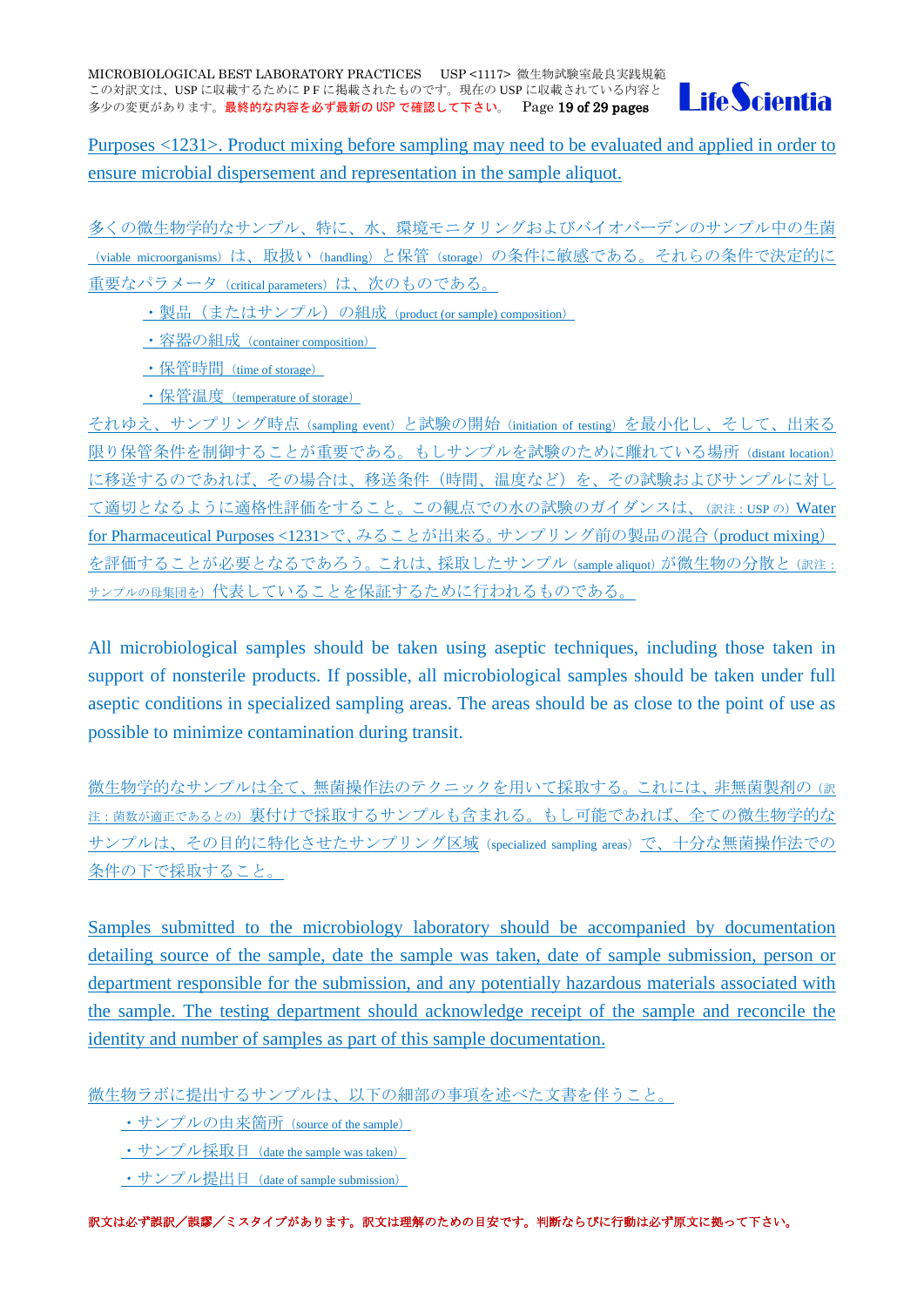

・サンプル提出に関して責任を有する職員あるいは部門 (person or department responsible for the submission)

・当該サンプル危害を及ぼす物質か否か (any potentially hazardous materials associated with the sample) 当該試験部門は、サンプルの受領を承認し、そして、このサンプルの文書化の一部として、サンプルの 特定と数量の照合を行う (reconcile) こと。

# <span id="page-19-0"></span>7. MICROBIOLOGICAL MEDIA INCUBATION TIMES (培地の培養時間)

Incubation times for microbiological tests of less than 3 days' duration should be expressed in hours: e.g., "Incubate at 30 to 35 for 18 to 72 hours". Tests longer than 72 hours' duration should be expressed in days: e.g., "Incubate at 30 to 35 for 3 to 5 days". For incubation times expressed in hours, incubate for the minimum specified time, and exercise good microbiological judgment when exceeding the incubation time.

3日間よりも少ない微生物試験の培養時間は、時間の単位で表現すべきである。:例えば、"30~35℃で、 72 時間培養(Incubate at 30 to 35 for 18 to 72 hours)"というようにする。72 時間より長い培養期間の試験は、日数 で表現すべきである。:例えば"30~35℃で、3~5日間(Incubate at 30 to 35 for 3 to 5 days)" というようにす る。時間(in hours)で表現された培養時間に対しては、最小の規定された時間は培養し、そして、培養時 間を超えている場合には、それは良好な微生物学的な判断を与えることになる(exercise good microbiological judgment when exceeding the incubation time)。(訳者注:最小時間を超えて培養した方が望ましいという意味であろう。)

For incubation times expressed in days, incubations started in the morning or afternoon should generally be concluded at that same time of day.

日数で表現された培養時間は、朝からのスタートでも午後からのスタートでも、一般的には同じ日(same time of day)と判断すること。

(訳者注:培養時間の経過による菌数の変化は、各試験系によって大きく異なる。大きく関与する因子は、①培地成分、②培養温度、 および③サンプル中に存在するマイクロフローラ(菌種、菌種の構成および各菌種の菌数)である。これらは相互に関連しており、単 純な図式で説明することできない。微生物試験は不特定多数の菌種を対象とする試験である。したがって全ての菌種とその菌数は測定 できず、ある意味、ごく一部の菌種しか見ていない。逆説的な言い方をすれば、試験法の条件で生育できた菌を測定しているのに過ぎ ない。培養時間と菌数変化の関係は、ルーチンの試験を通して、規定された時間(日数)でまず判定してそれを記録し、更に培養時間 を延長して、再度判定をして菌数を測定する・・・といったことを通して、データベースとして構築することが必要である。この場合、 季節によるマイクロフローラの変化の可能性を考慮する必要である。また、菌数測定で、培養時間と共に出現する菌種が異なることも、 良く見られる現象である。)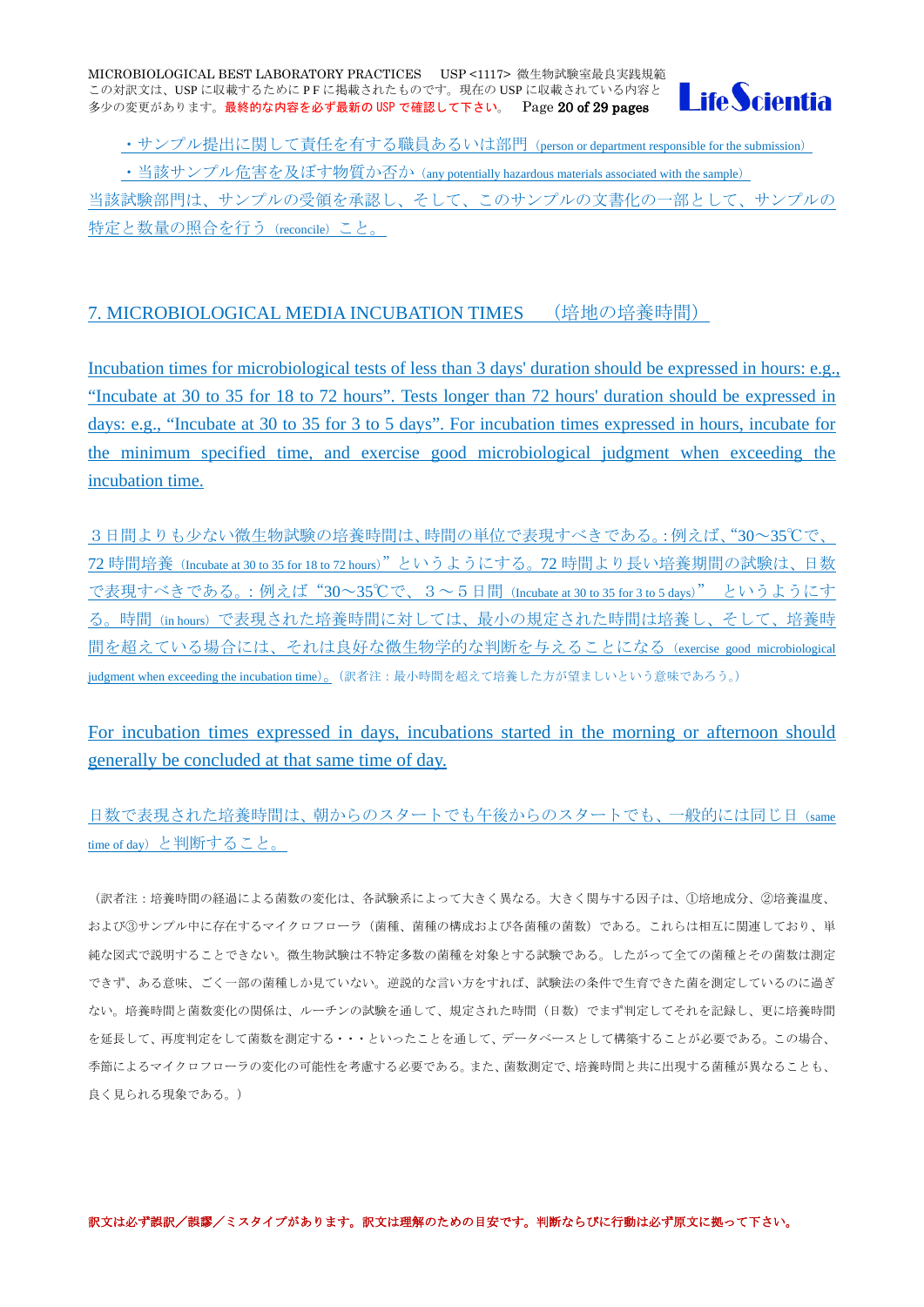

#### <span id="page-20-0"></span>8. TRAINING OF PERSONNEL (職員の訓練)

Each person engaged in all phases of pharmaceutical manufacture should have the education, training, and experience to do his or her job. The demands of microbiological testing require that the core educational background of the staff, supervisors, and managers be in microbiology or a closely related biological science. They should be assigned responsibilities in keeping with their level of skill and experience.

医薬品の製造の全ての面おいて、それに関わる各職員は、その従事する職務(job)に対して教育(education)、 訓練(training)を受け、そして経験(experience)を持つこと。微生物試験で求められることは、スタッフ、 監督者 (supervisors) およびマネジャーの中核となる教育的背景 (core educational background) が、微生物学ある いはそれに非常に関連のもつ生物科学であるということである。彼らには、能力(skill)や経験(experience) のレベルの保持に責任を持たせること。

A coherent system of standard operating procedures (SOPs) is necessary to run the microbiology laboratory. These procedures serve two purposes in a training program. Firstly, these SOPs describe the methodology that the microbiologist will follow to obtain accurate and reproducible results, and so serve as the basis for training. Secondly, by tracking the procedures in which a particular microbiologist has demonstrated proficiency, the procedure number or title also serves to identify what training the microbiologist has received specific to his or her job function.

微生物実験室を運営して行くためには、その標準操作手順 (standard operating procedures; SOPs) の論理的に整然 とした首尾一貫したシステム(coherent system)が必要となる。それらの手順書は、訓練プログラムで、次 の2つの目的のために役立つものである。

- ・ 第一に、それらの SOPs は、微生物試験担当者が正確でかつ再現性のある結果を得られるような方法 論を記載しており、それを訓練の基礎として役立たせることができる。
- · 第二に、熟達(proficiency)していることが証明されている微生物試験担当者の手順書を追跡(tracking) すれば、その手順書の番号や題名は、微生物試験担当者が職務(job)に関してどの様な訓練を受ける べきかを特定することにも役立つ。

Training curricula should be established for each laboratory staff member specific for his or her job function. They He or she should not independently conduct a microbial test until they are qualified to run the test. Training records should be current, documenting the microbiologist's training in the proper revision to the particular SOP.

訓練カリキュラムは、実験室スタッフの各メンバーについてその職務に応じて確立すること。その試験 を実施する資格を得るまでは、一人でその試験を行なわないこと。訓練記録は、常に更新した状態にあ り、ある SOP に対して、正しい改訂版で、微生物試験担当者の訓練が行われたことが文書化されている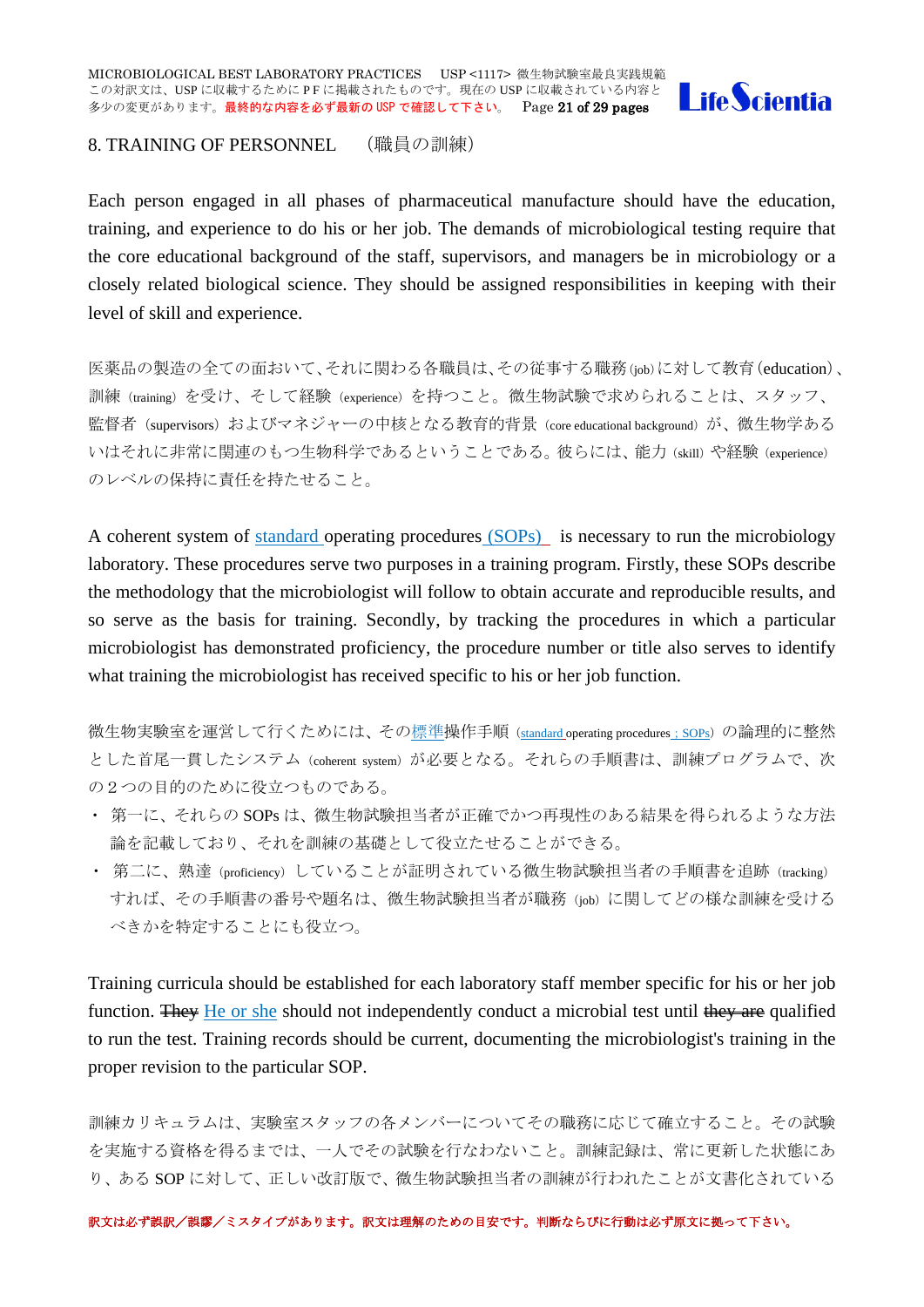MICROBIOLOGICAL BEST LABORATORY PRACTICES USP <1117> 微生物試験室最良実践規範 この対訳文は、USP に収載するために PF に掲載されたものです。現在の USP に収載されている内容と 多少の変更があります。最終的な内容を必ず最新の USP で確認して下さい。 Page 22 of 29 pages



こと。訓練記録は、常に更新した状態にあり、ある SOP に対して、正しい改訂版で、微生物試験担当者 の訓練を行ったことが文書化されていること。

Periodic performance assessment is a wise investment in data quality. This performance testing should provide evidence of competency in core activities of the microbiology laboratory such as hygiene, plating, aseptic technique, documentation, and others as suggested by the microbiologist's job function.

定期的に能力を評価することは、データの質(data quality)への賢明な投資となる。この能力評価の試験 (performance testing)は、微生物試験担当者の中核となる活動(次に述べるようなものがある)における遂 行能力(competency)の証拠を与えること。;

- ・衛生管理(hygiene)
- ・平板調製(plating)
- ・無菌操作法テクニック(aseptic technique)
- ・文書化(documentation)
- ・その他(微生物試験担当者の業務で示唆されるような事項)

Microbiologists with supervisory or managerial responsibilities should have appropriate education and in-house training in supervisory skills, laboratory safety, scheduling, laboratory investigations, technical report writing, relevant SOPs, and other critical aspects of the company's processes as suggested in their role of directing a laboratory function.

監督的な、あるいはマネージ的な責任を有する微生物試験担当者は、次の様な適切な教育(education)と 社内訓練(in-house training)を受けること。

- ・管理能力(supervisory skills)
- ・実験室安全管理(laboratory safe)
- ・計画作成 (scheduling)
- ・実験室調査 (laboratory investigations)
- ・技術報告書の作成 (technical report writing)
- ・関連する SOP (relevant SOPs)
- ・その他(実験室機能の方向性を持つ役割が示唆されるような当該企業のプロセスの重要な側面)

Competency may be demonstrated by specific course work, relevant experience, and routinely engaging in relevant continuing education. Achieving certification through an accredited body is also a desirable credential. Further, it is expected that laboratory supervisors and managers have a demonstrated level of competence in microbiology at least as high as those they supervise. Expertise in microbiology can be achieved by a variety of routes in addition to academic course work and accreditation. Each company is expected to evaluate the credentials of those responsible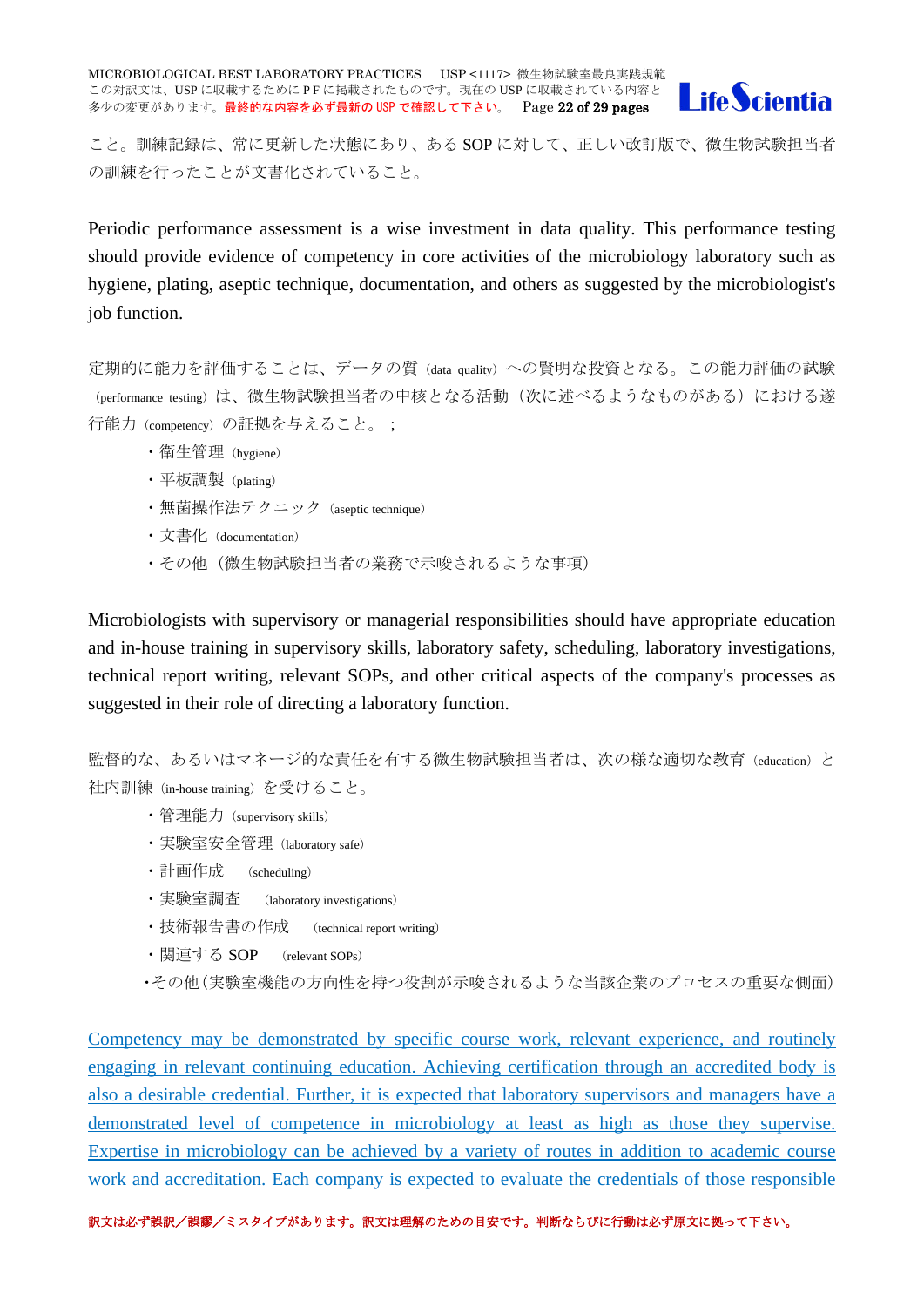

for designing, implementing, and operating the microbiology program. Companies can thus ensure that those responsible for the program understand the basic principles of microbiology, can interpret guidelines and regulations based on good science, and have access to individuals with theoretical and practical knowledge in microbiology to provide assistance in areas in which the persons responsible for the program may not have adequate knowledge and understanding. It should be noted that microbiology is a scientifically based discipline that deals with biological principles substantially different from those of analytical chemistry and engineering disciplines. Many times it is difficult for individuals without specific microbiological training to make the transition.

(訳注;微生物試験担当者の)コンピテンシー(competency;訳注 職務で一貫して高い能力を出す人の行動特性)は、次の事 項(訳注:の状況を見ること)によって証明されるであろう。

・特定のコースの業務状況 (specific course work)

・関連する経験 (relevant experience)

・関連する継続的な教育への日常的な参加状況 (routinely engaging in relevant continuing education)

認証されている団体を通して習得した資格(achieving certification through an accredited body)もまた、望ましい資格 (desirable credential) である。更にラボの監督者とマネジャーは、彼らが監視(管理)する人達の微生物学 のコンピテンスよりも、少なくても高いコンテンスの証明されたレベルを持つことが期待される。微生 物学の専門知識は、学問的な課程の取得および適格性認定(academic course work and accreditation)に加えて、様々 なルートにより習得することが出来る。各社は、微生物学的な (訳注:教育の)プログラムを企画し、実施 し、そして運営に責任を持つ者の資格を評価することを期待されている。そのような認定された資格を 持つ者を持つことによって、各社は、そのプログラムに責任を持つ者が、微生物学の基本的な原則を理 解すること出来て、目的にかなった科学に基づいてガイドラインや規則を解釈することが出来て、そし て、そのプログラムに責任を有する人が適切な知識と理解を持たない分野には、その領域でのアシスタ ンス(支援)を与えることが出来る人(すなわち、微生物学の理論と実務的な知識を持つ人)とアクセ スして出来ることを、保証することが出来る。微生物学は、分析化学や工学の分野のそれとは大きく異 なった生物学的な原理を取り扱う、科学に基づく分野(scientifically based discipline)であることに注意すべき である。多くの場合、具体性のある微生物学的訓練(specific microbiological training)をすることなく、 ある人に技術を伝える(to make the transition)には困難である。

# <span id="page-22-0"></span>9. LABORATORY RESOURCES (ラボのリソース (人的資源))

The laboratory management is responsible for ensuring that the laboratory has sufficient resources to meet the existing testing requirements. This requires some proficiency in budget management and in determining appropriate measures of laboratory performance. A measure of laboratory performance is the number of investigations performed on tests conducted by the laboratory, but this measure alone is not sufficient. In addition to tracking investigations, the period of time between sample submission and initiation of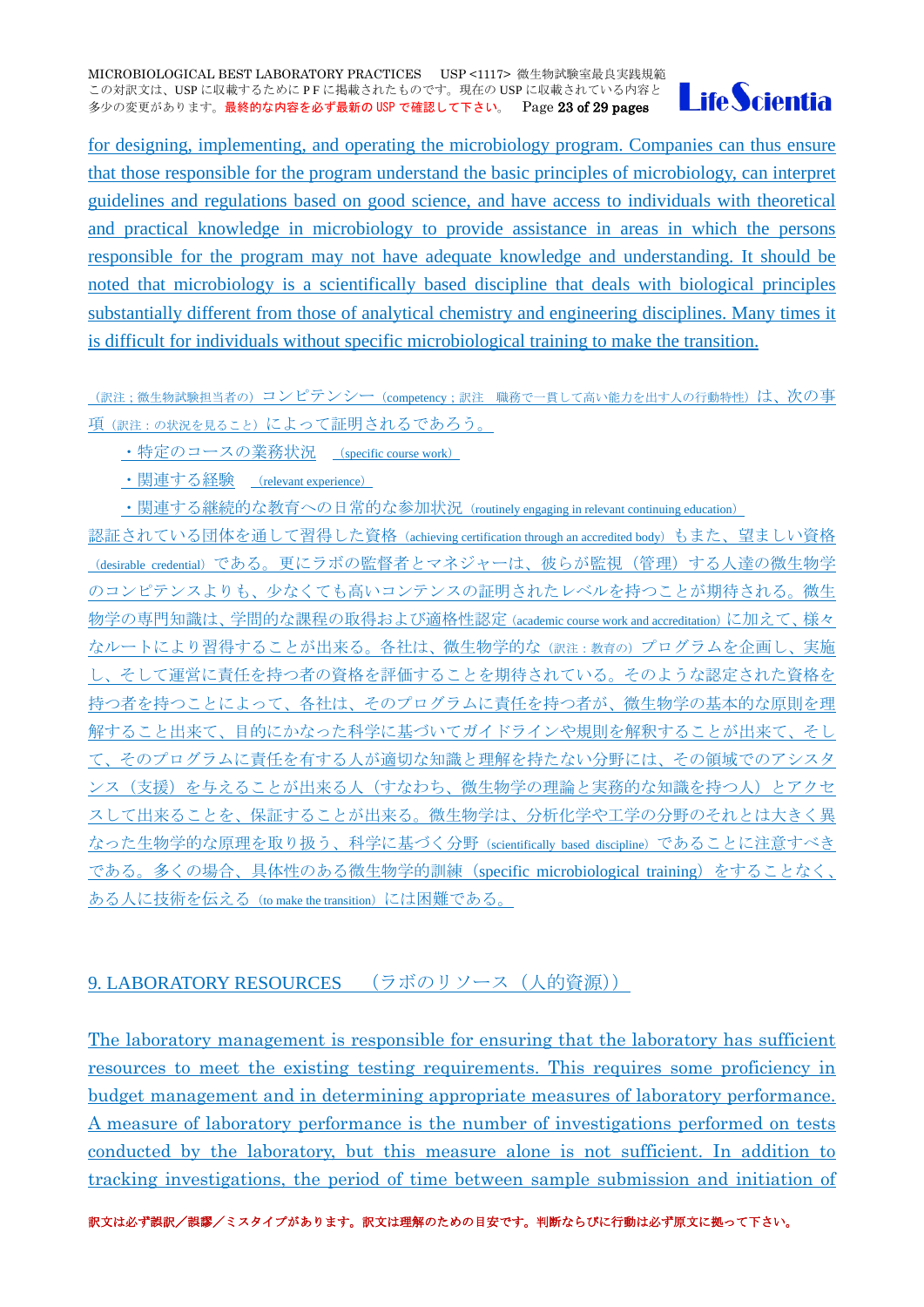

testing should be tracked, as well as the period of time between end of test and report release (or test closure). Significant delays in these measures are also indications of an under-resourced laboratory staff.

ラボの経営陣(laboratory management)は、そのラボが既存の試験要求に合致させるのに十分なリソース(訳注: ここでは人的資源の意味)を持つことの保証に責任を有している。これには、予算のマネージメントと、ラボ の業績の適切な評価指標(appropriate measures)に、ある程度の習熟を必要とする。ラボの業績の評価指標は、 そのラボが行う試験について実施される多数の調査があるが、このような評価指標のみでは十分ではな い。調査のトラッキング (tracking : 追跡) に加えて、「試験の終わり (end of test)」と「報告書提出 (report release) (または試験終了;test closure)の間の時間的長さは勿論のこと、「サンプルの提出(sample submission)」と「試 験の開始(initiation of testing)」の間の時間的長さも追跡すべきである。それらの評価指標にかなりの遅れ (significant delays) があることもまた、ラボのスタッフの人員不足 (under-resourced laboratory staff) の指標である。

(訳者注;ICH Q10 の品質マネジメントシステムの考え方が新たに導入された)

<span id="page-23-0"></span>10. DOCUMENTATION (文書化)

Documentation should be sufficient to demonstrate that the testing was performed in a laboratory and by methods that were under control. This includes, but is not limited to, documentation of the following:

文書化は、当該試験が実験室で行われたこと、かつ管理された方法によって行われたことを証明するの に十分なものであること。これには、以下のような事項(これに限定されるものではないが)の文書化 を含むものである。

- Microbiologist training and verification of proficiency 微生物試験担当者の訓練と熟練度の確認
- Equipment validation, calibration, and maintenance 機器のバリデーション、キャリブレーシン、および保守
- Equipment performance during test (e.g., 24-hour/7-day chart recorders) 試験中の機器の性能維持(例えば 24 時間毎の/7日間毎のチャート式の記録計
- Media preparation, sterility checks, and growth-promotion and selectivity capabilities 培地調製、無菌性チェック、および生長促進性および選択性能力
- Media inventory and control testing 培地の在庫表と管理試験
- Critical components aspects of test conducted as specified by a procedure 試験の重要な要素概念が、その方法の規定通りに行われていること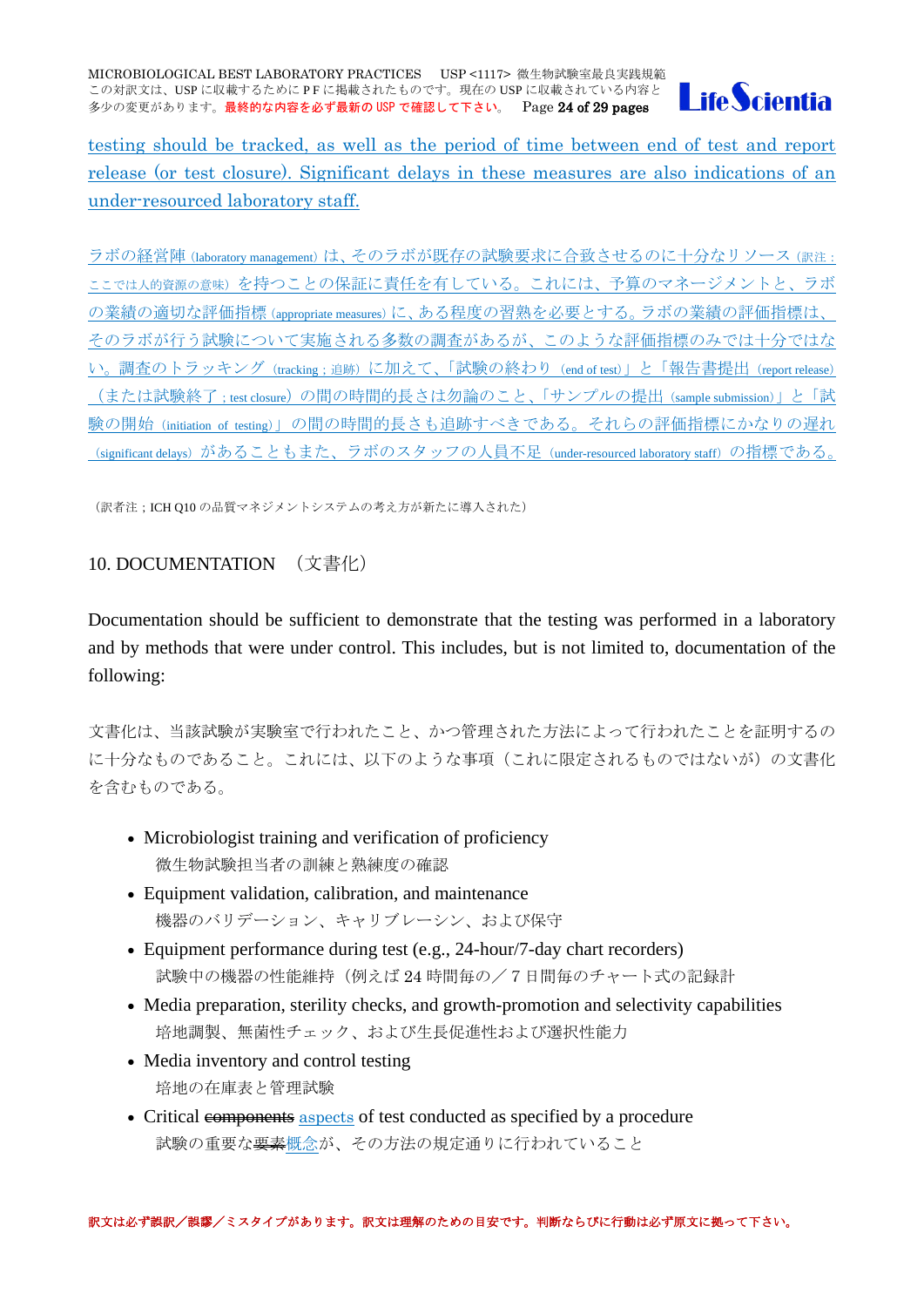MICROBIOLOGICAL BEST LABORATORY PRACTICES USP <1117> 微生物試験室最良実践規範 この対訳文は、USP に収載するために PF に掲載されたものです。現在の USP に収載されている内容と 多少の変更があります。最終的な内容を必ず最新の USP で確認して下さい。 Page 25 of 29 pages



- Data and calculations verified-verification データおよび計算のベリフィケーションが確認されていること
- Reports reviewed by OAU or a qualified responsible manager 報告書が、品質保証部門(AQU)または適格性を確認された当該責任を有する マネジャーによりレビューされたこと
- Investigation of data deviations (if needed) (必要な場合)データの逸脱の調査

# <span id="page-24-0"></span>8. MAINTENANCE OF LABORATORY RECORDS (実験室記録の維持管理)

Proper recording of data and studies is critical to the success of the microbiology laboratory. The over-riding principle is that the test should be performed as written in the SOP, the SOP should be written to reflect how the test is actually performed, and the laboratory notebook should provide a record of all critical details needed to reconstruct the details of the testing and confirm the integrity of the data. At a minimum, the laboratory write-up should include the following:

データおよび業務を適正に記録することは、微生物実験室の運営を成功させる上で重要である。主要な (over-riding) 原則は、次のようなものである。

- ・試験は、SOP に記載されているように行なうこと
- ・SOP は、試験を実際にどの様に行なうかを、反映するように記載すること。
- ・実験室のノート(laboratory notebook)は、試験の詳細を再現させ、かつデータの完全性を確認するの に必要な重要な詳細事項の全ての記録を与えること。

最小限でも、実験室での記録の付帯事項(write-up)は、次のものを含むべきである。

- Date  $(H<sup>+</sup>)$
- Material tested (試験した物品)
- Microbiologist's name (微生物試験者の氏名)
- Procedure number (試験方法の番号)
- Document test results (試験結果の文書化)
- Deviations (if any) (逸脱 ;もしあれば )
- Documented parameters (equipment used, microbial stock cultures used, media lots used) (パラメーターの文書化(使用した機器、使用した保存培養菌、使用した培地のロット))
- Management/Second review signature

(マネージメント(管理者)/他の人(第二者)による照査のサイン)

Every critical piece of equipment should be noted in the write-up, and all should be on a calibration schedule documented by SOP and maintenance records. Where appropriate, logbooks or forms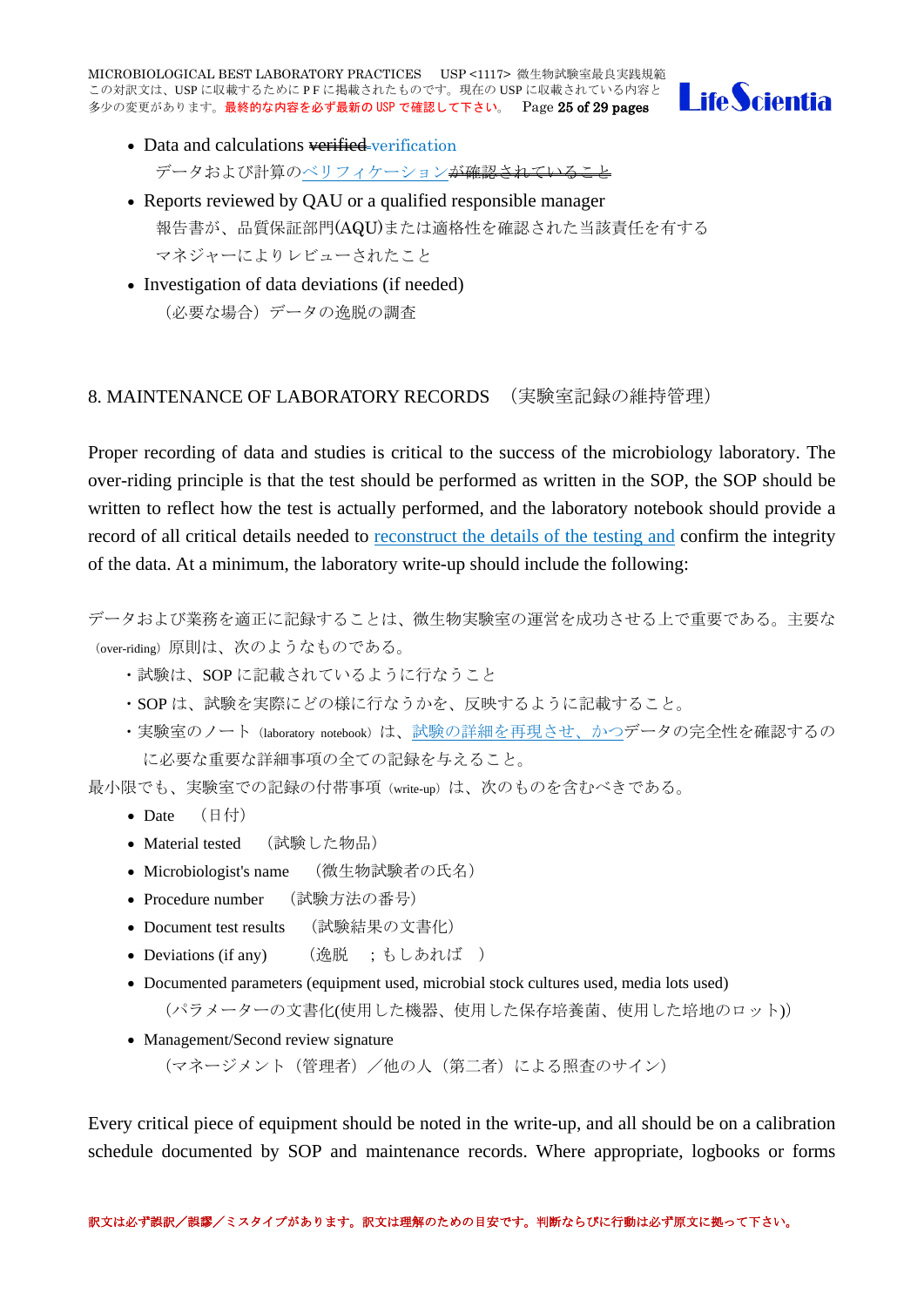

should be available and supportive of the laboratory notebook records. Equipment temperatures (waterbaths, incubators, autoclaves) should be recorded and traceable.

機器の重要な部品は全て書き出し、それらのいずれも、SOP と保守記録によって文書化された校正プロ グラムの対象となっていること。該当する場合、ログブック(訳注:使用記録台帳)あるいは記入用紙(forms) は、実験室のノートの記録でそれを利用(訳注:引用)することが可能であり、かつそれらを裏付けるもの であること。機器の温度(水浴、培養器、オートクレーブ)は記録し、トレースを可能とすること。

The governing SOP and revision should be clearly noted in the write-up. Changes in the data should be crossed off with a single line and initialed. Original data should not be erased or covered over.

管理している SOP とその改訂番号は、実験室記録の付帯記録(write-up)に明確に記載すること。デー タの変更は、一本線で消去し、署名を記載すること。元のデータは消去したり、塗りつぶしたりしない こと。

Test results should include the original plate counts, allowing a reviewer to recreate the calculations used to derive the final test results. Methods for data analysis should be detailed in cited SOPs. If charts or graphs are incorporated into laboratory notebooks, they should be secured with clear tape and should not be obstructing any data on the page. The chart or graph should be signed by the person adding the document, with the signature overlapping the chart and the notebook page. Lab notebooks should include page numbers, a table of contents for reference, and an intact timeline of use.

試験結果は、最初(オリジナル)の平板菌数のデータを含むこと。これによって照査者 (reviewer) が、 最終の試験結果を導くために使用した計算を再現することを可能にすること。データ分析の方法は、引 用した SOP に詳しく記載すること。もしラボ・ノートブック (laboratory notebooks:訳注 いわゆる「生データ」に 相当する記録)に、チャートやグラフが挿入されているならば、それらは透明なテープでしっかりと留め、 そのページに記載されている如何なるデータも隠さないようにすること。チャートやグラフは、その文 書を加える職員が、ラボ・ノートブックの当該ページとチャート(グラフ)がオーバーラップするよう にして、そこに署名をすること。ラボ・ノートブックは、ページ番号、参照のための目次(a table of contents for reference)および使用に関しての完全な時間記録 (an intact timeline of use)を含むこと。

(訳者注:データ完全性に関して細かく追加規定されていることが注目される。)

All laboratory records should be archived and protected against catastrophic loss. A formal record retention and retrieval program should be in place.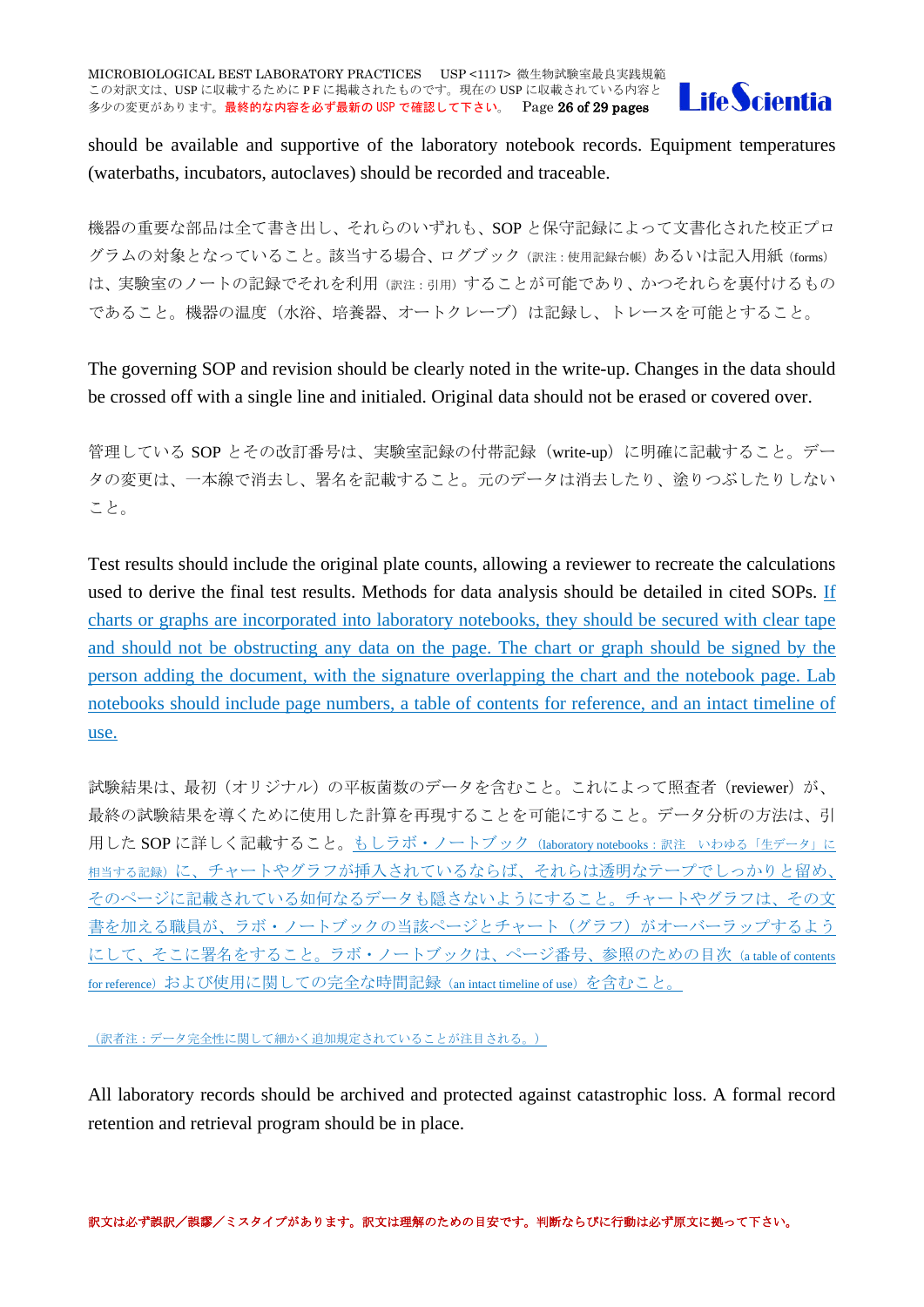

全ての実験室記録は保管し、壊滅的な損失(catastrophic loss)から保護すること。正式な記録の保持と 検索(retrieval)プログラムを、適切なものとすること。

#### <span id="page-26-0"></span>11. INTERPRETATION OF ASSAY RESULTS (定量(アッセイ)試験結果の解釈)

Analytical microbiological assay results can be difficult to interpret for several important reasons: (1) Microorganisms are both ubiquitous in nature, and common environmental contaminants, particularly organisms associated with humans predominate in many types of microbiological analysis; (2) The analyst has the potential to introduce contaminating organisms during sample handling or processing in the laboratory; (3) Microorganisms may not be homogeneously distributed within a sample or an environment; and (4) Microbiological assays are subject to considerable variability of outcome. Therefore, minor differences from an expected outcome may not be significant.

分析的な微生物定量試験の結果は、幾つかの重要な理由で判断が困難である。

- (1) 微生物は自然界に普遍的に存在し、また一般的な環境汚染菌としても存在する。特に、ヒトと関 連する微生物が、多くのタイプでの微生物分析の主たる対象微生物となっている。
- (2) 分析者は、実験室でのサンプルの取扱い中あるいは処理中に汚染微生物を 入れてしまう可能性をもっている。
- (3) 微生物はサンプルや環境中に、均一に分布していない
- (4) 微生物学的な定量法は、その結果がかなり変動する。
- それゆえ、期待される結果からの微小な差異は、重大なものではないだろう。

Because of these characteristics of microbiological analysis, laboratory studies should be conducted with the utmost care to avoid exogenous contamination as previously discussed in this chapter. Equally important, results must be interpreted from a broad microbiological perspective considering not only the nature of the putative contaminant, but the likelihood of that organism(s) surviving in the pharmaceutical ingredient, excipient, or environment under test. In addition, the growth characteristics of the microorganism should be considered (especially in questions of the growth of filamentous fungi in liquid media).

この様な微生物分析が持つ特性のために、実験室での業務は、この 1117 の章で既に議論してきたよう に、外来汚染を避けるために最大限の注意を払って行なうこと。それと同じくらいに重要なことは、結 果は、広い微生物学的な視野を踏まえて判断しなければならないことである。この判断に際して考慮す べき事項は、想定される汚染菌の性質のみならず、試験を行う医薬品成分、添加剤(賦形薬)あるいは 環境をも含むものである。更に微生物の生育特性を考慮すること(特に、液体培地における糸状菌の生 長に問題がある)。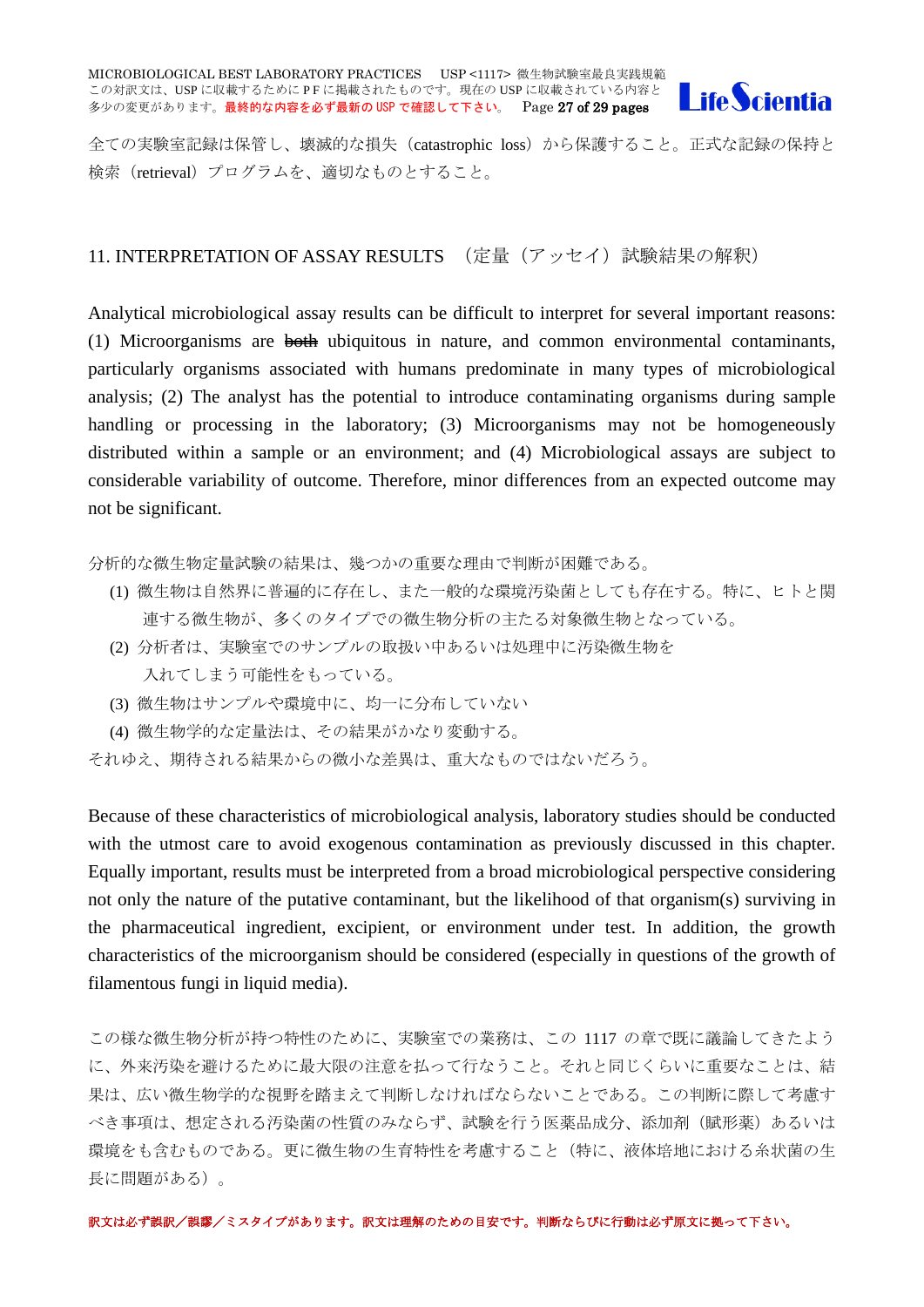

When results are observed that do not conform to a compendial monograph or another established quantitative target, acceptance criteria, an investigation into the finding microbial data deviation (MDD) is required. There are generally two distinct reasons for the observation of microbial contamination that does not comply with a target or requirement: There may be either a laboratory error or laboratory environmental conditions that produced an invalid result, or the product contains a level of contamination or specific types of contaminants outside established levels or limits. In either case, laboratory management and, in most cases, general management should be notified immediately.

試験結果が、公定書の各条や他の確立された<del>定量的な目標値</del>許容判断基準に適合しないことが判った 時、その<del>発見事項</del>微生物学的データの逸脱(MDD)の調査を開始することが必要である。目標値あるい は要求事項に適合しない微生物汚染が認められたことについて、一般的に2つの明確な理由が存在して いる。

①それが実験室エラーとなるか、妥当性を持たない結果を導くような実験室環境が存在する。

②その製品が、確立されたレベルや限度値を超えるような汚染レベルまたは特定の汚染菌を含む。 何れの場合にも、実験室の管理者(management)と、多くの場合には総括管理者(general management)に、直ち に通知を行なう。

(訳者注:"microbial data deviation (MDD)"という概念が追加されたことは、注目に値する。)

A full and comprehensive evaluation of the laboratory situation surrounding the result should be undertaken. All microbiological conditions or factors that could bring about the observed condition should be fully considered, including the magnitude of the excursion compared to established limits or levels. It is critical to know if the finding is statistically significant in light of assay variability. In addition, an estimate of the variability of the assay may be required in order to determine whether the finding is significant.

その試験結果をとりまくラボの状況の、充分かつ広汎な評価を行なうこと。その観察された状況(condition) をもたらすには、どのような微生物学的状態あるいはファクターの場合に起こるかを、充分に考慮する こと(訳注:この文は意訳しており、注意が必要である)。これには確立された限度値やレベルと比較しての、その 一過的な逸脱(excursion)の大きさについての考慮も含まれる。<del>その発見された事項が、使用した定量法</del> の変動に照らし合わせて、統計的に有意かどうかを知ることが重要である。更に、その発見事項が 意味を持つもの(significant)であるかを決定するために、定量(assay)の変動の推定値が必要に なる。

The laboratory environment, the protective conditions in place for sampling, historical findings concerning the material under test, and the nature of the material, particularly with regard to